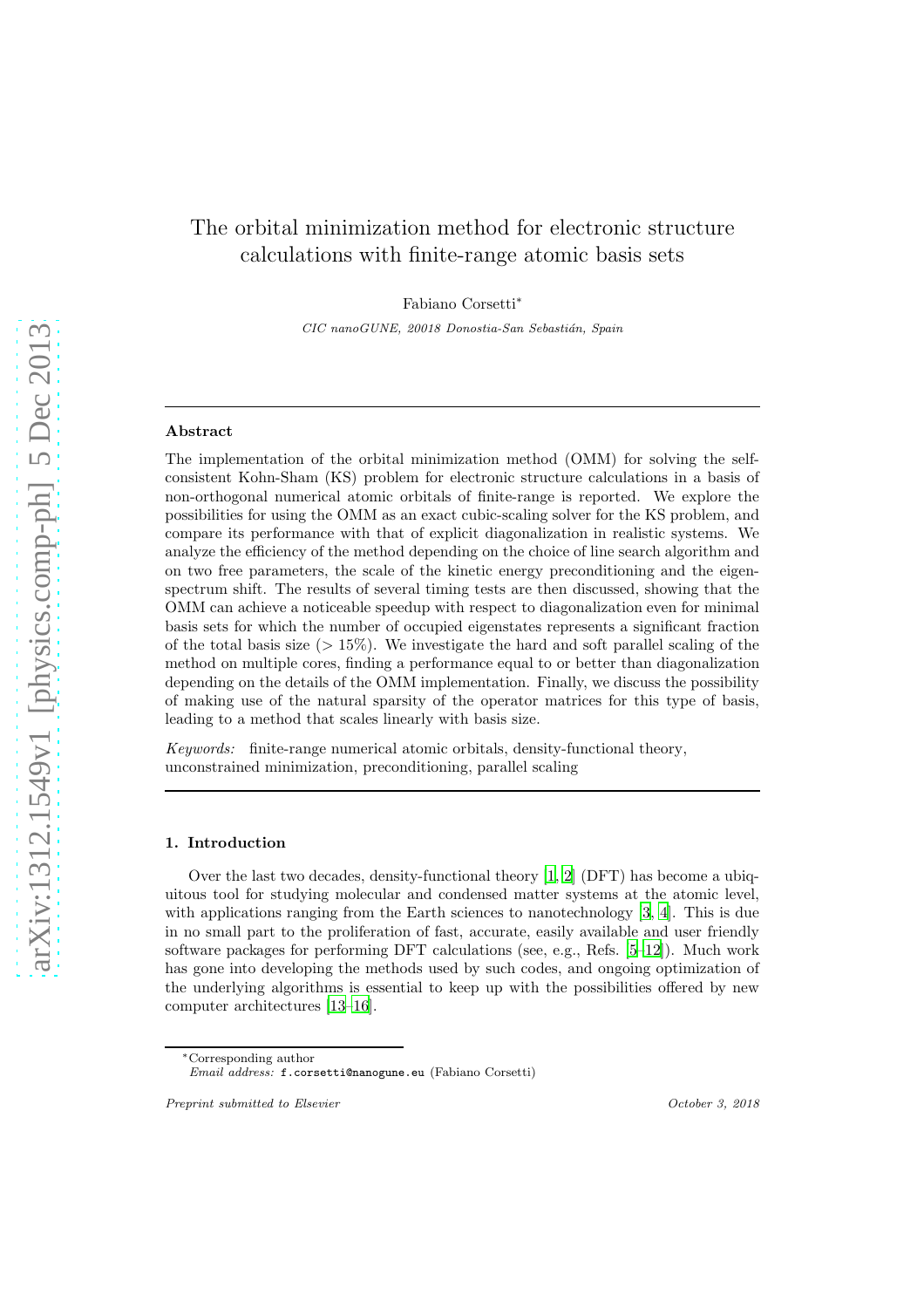Within the standard Kohn-Sham (KS) approach [\[2](#page-19-1)], the many-electron problem is reduced to a self-consistent eigenvalue problem with an effective Hamiltonian. When solving the problem in a basis, either repeated explicit diagonalizations (for small enough bases), or one of a number of iterative minimization algorithms [\[5,](#page-19-4) [17](#page-20-3)[–19\]](#page-20-4) can be used. The latter proceed either by minimizing the KS total energy functional directly, or as an alternative to diagonalization for a fixed Hamiltonian, within an outer self-consistency cycle for the electronic density. The use of an iterative algorithm of either form is essential for plane-wave methods, as the large number of basis functions/atom makes diagonalization prohibitively expensive for all but the smallest systems. One of the main advantages of using such algorithms is that only the occupied subspace needs to be computed, and for a plane-wave basis this typically corresponds to a very small fraction  $(< 1\%)$  of the total number of eigenstates. Methods based on localized atomic-like orbitals [\[6](#page-19-5), [7,](#page-20-5) [11](#page-20-6)], on the other hand, employ a much smaller number of basis functions/atom; in such cases, therefore, diagonalization is feasible even for large systems. Furthermore, the fraction of occupied eigenstates is much larger than for plane waves (10–20%), making diagonalization not just competitive but indeed more efficient than most iterative algorithms.

In this paper, we present our implementation of an iterative minimization algorithm, which we refer to as the orbital minimization method (OMM) following Refs. [\[15,](#page-20-7) [20](#page-20-8)], as an alternative to explicit diagonalization in the SIESTA [\[7](#page-20-5)] code. The OMM works by finding the N/2 Wannier functions (WFs) describing the occupied subspace of an N-electron system by direct *unconstrained* minimization of an appropriately-constructed energy functional. This functional was originally proposed independently by Mauri, Galli and Car [\[21,](#page-20-9) [22\]](#page-20-10), and Ordejon *et al.* [\[23,](#page-20-11) [24](#page-20-12)], in the context of linear-scaling DFT methods [\[15](#page-20-7)] with spatially confined WFs. In fact, a serial implementation of the linear-scaling OMM was an integral part of the original version of SIESTA; nowadays, however, most applications of the code employ diagonalization with LAPACK [\[25](#page-20-13)]/ScaLAPACK [\[26](#page-20-14)]. It is important to note that our new implementation is completely separate from this old one, and is *not* a linear-scaling solver; our aim, instead, is to explore the potential of the OMM as a conventional cubic-scaling iterative algorithm, which solves the KS problem exactly without introducing spatial truncations. Although previous investigations of cubic-scaling iterative algorithms in SIESTA (both Jacobi-Davidson [\[27](#page-21-0)] and Lanczoslike [\[28](#page-21-1)]) have found that a very small fraction of occupied eigenstates is needed to rival the efficiency of diagonalization [\[29](#page-21-2)], we show that this is indeed possible with the OMM even for a standard double- $\zeta$  basis with a single polarization shell  $(d\zeta + p)$ , for which the fraction of occupied eigenstates is significant, almost 20%.

The use of the OMM as a cubic-scaling DFT solver has previously been described for a plane-wave basis by Pfrommer, Demmel and Simon [\[19](#page-20-4)] (alongside closely related methods), and implemented in the PARATEC [\[30\]](#page-21-3) plane-wave code. In contrast, SIESTA makes use of a minimal basis of numerical atomic orbitals (NAOs) of finite range, leading to formally sparse Hamiltonian and overlap matrices. Our implementation is therefore somewhat different, in particular in the choice of preconditioner. Furthermore, the natural sparsity of the operators in our case can be used to eliminate the most expensive type of matrix–matrix multiplication present in the algorithm, leading to qualitatively different scaling behaviour with basis size.

The rest of the paper is organized as follows: in Sec. [2,](#page-2-0) we describe in detail the implementation of the OMM and investigate its convergence properties. We give a theoretical overview of the method (Sec. [2.1](#page-2-1) and Sec. [2.2\)](#page-3-0), describe how the number of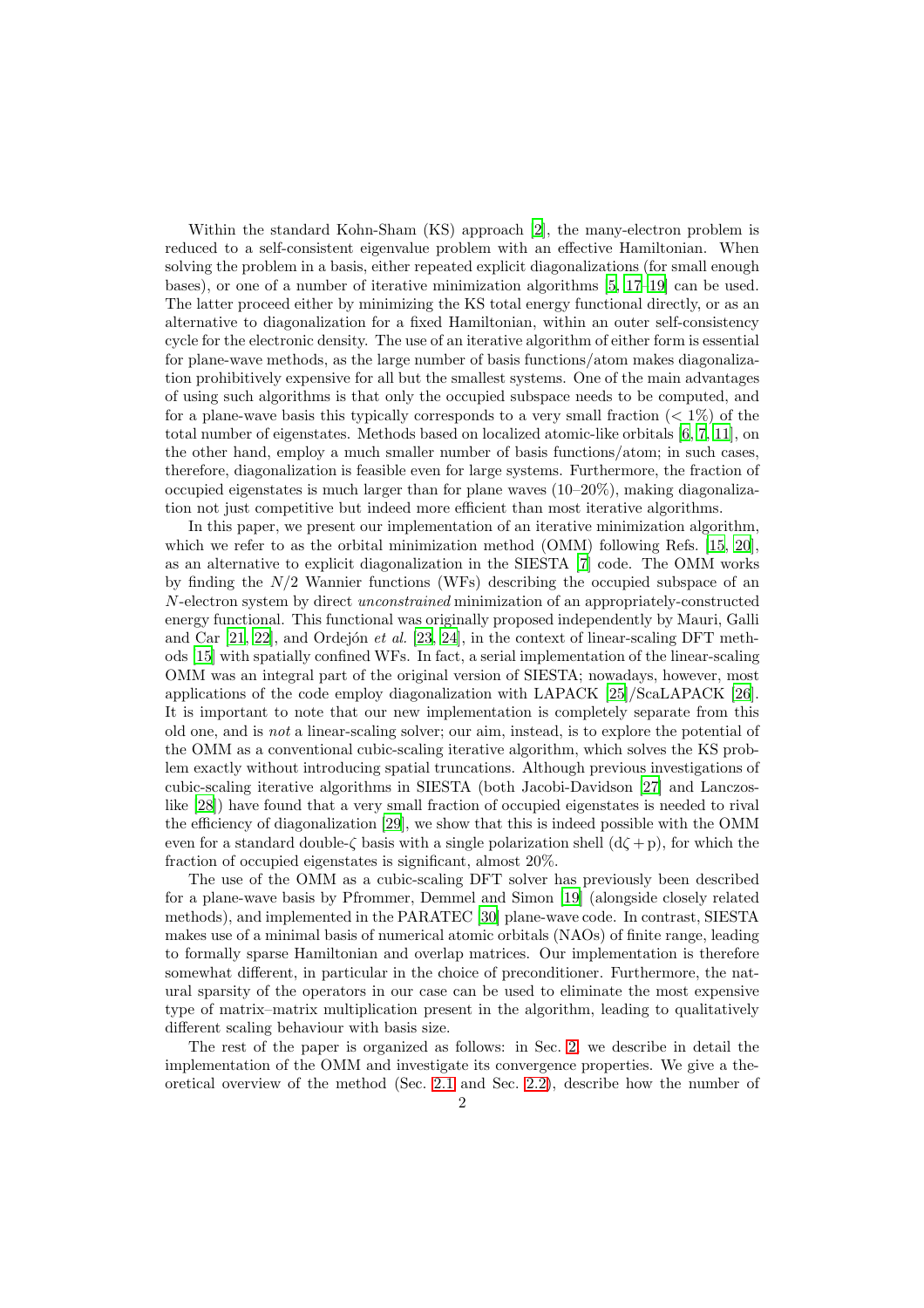matrix operations can be minimized by careful consideration of the line search algorithm (Sec. [2.3\)](#page-4-0), discuss the issue of preconditioning (Sec. [2.4\)](#page-5-0) and empirically assess its efficiency (Sec. [2.5\)](#page-6-0), detail the use of sparse–dense matrix operations (Sec. [2.6\)](#page-10-0), and comment on the issue of fractional occupancies (Sec. [2.7\)](#page-11-0). In Sec. [3,](#page-11-1) we present scaling tests performed in serial and in parallel, and then investigate the hard and soft parallel scaling of the method (Sec. [3.1\)](#page-14-0), and the scaling with basis size (Sec. [3.2\)](#page-17-0). Finally, in Sec. [4,](#page-19-6) we give a summary of our main conclusions.

## <span id="page-2-1"></span><span id="page-2-0"></span>2. Formalism and algorithmic considerations

## *2.1. OMM overview*

We work in a basis of m finite-range NAOs  $\{\phi_u(\mathbf{r})\}$ , typically (but not necessarily) atom-centred, and want to solve the generalized eigenvalue problem

<span id="page-2-3"></span>
$$
\mathbf{Hc}_{\mu} = \varepsilon_{\mu} \mathbf{Sc}_{\mu},\tag{1}
$$

where

$$
H_{\mu\nu} = \langle \phi_{\mu} | \hat{H}^{\text{KS}}[\rho] | \phi_{\nu} \rangle, \qquad (2)
$$

and

$$
S_{\mu\nu} = \langle \phi_{\mu} | \phi_{\nu} \rangle. \tag{3}
$$

Within a single inner self-consistency (SCF) cycle, **H** depends on the fixed electronic density  $\rho(\mathbf{r})$ , and within an outer molecular dynamics (MD) step, both **H** and **S** depend on the atomic positions  $\{R_I\}.$ 

Explicit diagonalization computes the KS eigenenergies  $\{\varepsilon_{\mu}\}\$  and the matrix of KS eigenvectors  $\mathbf{c}_{\mu}$ , from which the full density matrix can be obtained. Instead, in the OMM we define a set of  $n = N/2$  nonorthogonal WFs  $\{\chi_i(\mathbf{r})\}$ :

$$
|\chi_i\rangle = \sum_{\mu=1}^{m} C_i^{\mu} | \phi_{\mu} \rangle.
$$
 (4)

The reduced subspace operators defined by the WFs are then, in matrix form:

$$
\mathbf{H}_{\mathrm{W}} = \mathbf{C}^{\mathrm{H}} \mathbf{H} \mathbf{C} \tag{5}
$$

and

$$
\mathbf{S}_{\mathrm{W}} = \mathbf{C}^{\mathrm{H}} \mathbf{S} \mathbf{C}.\tag{6}
$$

We can also define a subspace energy  $E$ , which, when minimized with respect to the coefficients  $\{C_i^{\mu}\}\$ , will (by the variational principle) give the sum of the lowest n eigenvalues of the original problem [\[19](#page-20-4)]:

<span id="page-2-2"></span>
$$
E\left[\mathbf{C}\right] = 2\mathrm{Tr}\left\{\mathbf{S}_{\mathrm{W}}^{-1}\mathbf{H}_{\mathrm{W}}\right\} \tag{7}
$$

(we include a factor of two for spin degeneracy).

The minimization of the functional given in Eq. [7](#page-2-2) has the advantage of being unconstrained, since no orthonormalization is required. Nevertheless, performing such a minimization is computationally demanding due to the presence of the inverse overlap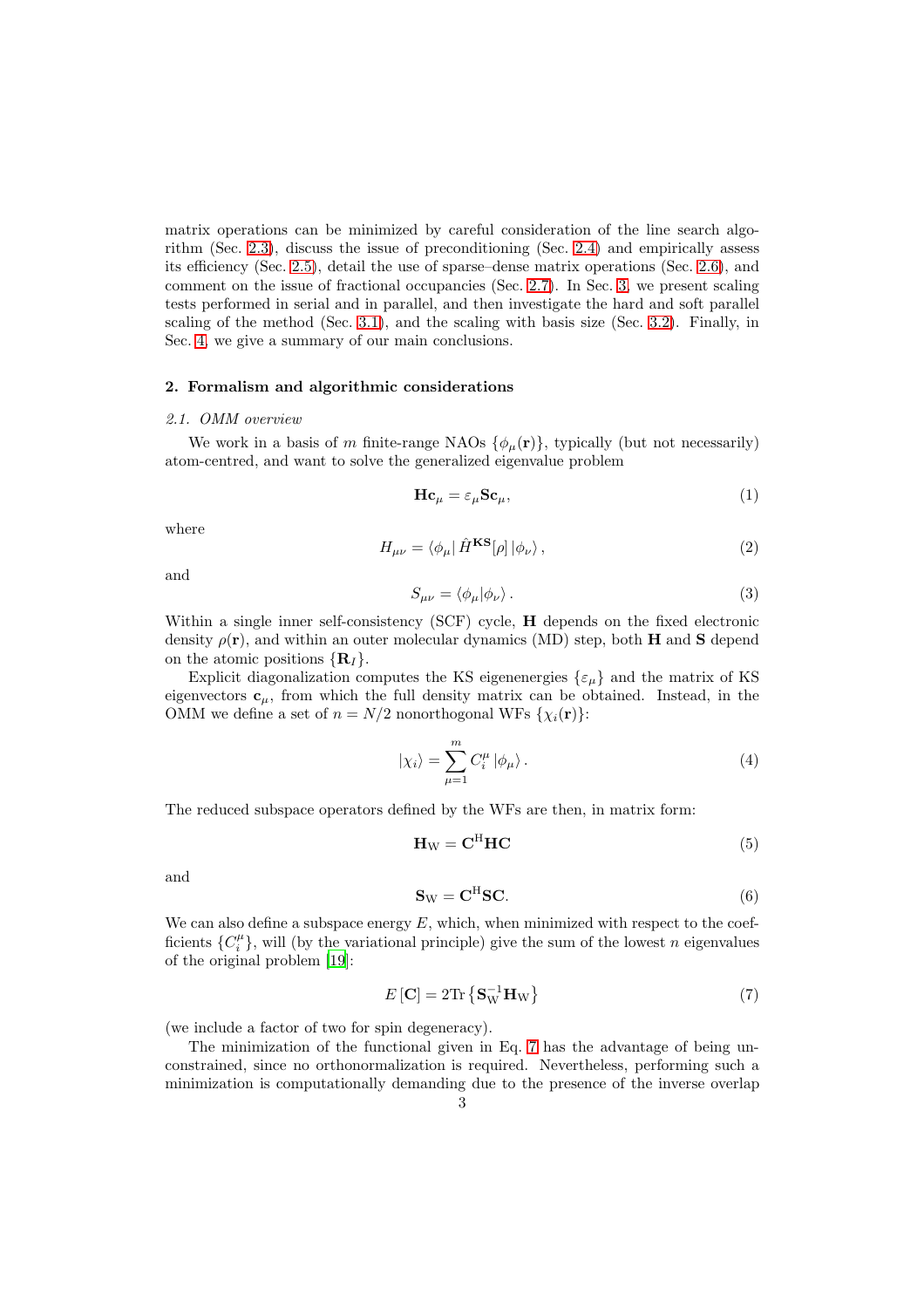${\bf S}_{\rm W}^{-1}$ , which needs to be recomputed at every trial step; furthermore, this means that the line search in a steepest descent (SD) or conjugate gradient (CG) algorithm has to be solved numerically.

The OMM substitutes Eq. [7](#page-2-2) with a different functional, one that does not contain the inverse operation:

<span id="page-3-1"></span>
$$
\tilde{E}[\mathbf{C}] = 2\mathrm{Tr}\left\{ \left[\mathbf{I}_n + (\mathbf{I}_n - \mathbf{S}_W)\right] \mathbf{H}_W \right\} = 4\mathrm{Tr}\left\{ \mathbf{H}_W \right\} - 2\mathrm{Tr}\left\{ \mathbf{S}_W \mathbf{H}_W \right\}.
$$
 (8)

It can be shown that this new functional drives the WFs towards orthonormality as it is minimized [\[21](#page-20-9)[–24\]](#page-20-12); at the minimum, therefore,  $\mathbf{S}_{\mathrm{W}} = \mathbf{I}_n$ , and  $\hat{E}[\mathbf{C}_0] = E[\mathbf{C}_0] = E_0$ , where  $\mathbf{C}_0$  describes the occupied subspace, and  $E_0$  is the ground-state KS (band) energy. Eq. [8](#page-3-1) can be derived either by replacing the inverse overlap matrix in Eq. [7](#page-2-2) with a firstorder Taylor expansion [\[21\]](#page-20-9), or by using a Lagrange multiplier approach to enforce the desired orthonormality requirement on  $\text{Tr}\left\{\mathbf{H}_{\text{W}}\right\}$  at the solution [\[23\]](#page-20-11).

The OMM functional, therefore, allows for unconstrained minimization without requiring any matrix inversion; this is particularly suitable for developing linear-scaling methods, since the inverse of a formally sparse  $S_W$  matrix (obtained by constraining the radii of the WFs) will not itself be sparse. However, the OMM in its original form was quickly abandoned by the linear-scaling community, as the localization of the WFs introduces many local minima that were found to lead to serious difficulties in obtaining the true ground state [\[22,](#page-20-10) [24,](#page-20-12) [31\]](#page-21-4). Ultimately, this led to the development and implementation of various generalized OMMs to overcome the convergence problem [\[20,](#page-20-8) [31](#page-21-4)[–33\]](#page-21-5). For non-linear-scaling implementations of the OMM, however, this problem does not present itself, as the WFs are not spatially constrained; the simplicity of the original functional is therefore ideal in our case for developing an efficient algorithm.

# <span id="page-3-0"></span>*2.2. Eigenspectrum shift*

As shown by Ordejón *et al.* [\[24\]](#page-20-12) and Kim, Mauri and Galli [\[31](#page-21-4)], a stationary point of the OMM functional is obtained when all the WFs are either eigenvectors of Eq. [1](#page-2-3) or zero, subject to any arbitrary unitary transformation between them. If all the corresponding eigenvalues are negative, this point will be a minimum; however, if any of them are positive, it will become a saddle point. Therefore, the stationary point at  $C_0$  will be a minimum provided that all the occupied eigenvalues are negative<sup>[1](#page-3-2)</sup>.

Because of this, it is necessary to shift the eigenspectrum by  $\eta > \varepsilon_n$  for the minimization procedure to be able to find the correct ground state. This is achieved by the transformation

$$
\mathbf{H} \to \mathbf{H} - \eta \mathbf{S},\tag{9}
$$

and the corresponding modification to the functional

$$
\tilde{E} \to \tilde{E} + n\eta. \tag{10}
$$

Pfrommer *et al.* have analyzed the efficiency of the OMM convergence as a function of  $\eta$ , showing that the optimal choice (for minimizing the condition number of the associated Hessian matrix) lies within the range

<span id="page-3-3"></span>
$$
\frac{\varepsilon_{n+1} - \varepsilon_n}{4} + \varepsilon_n \le \eta \le \frac{\varepsilon_m - \varepsilon_1}{4} + \varepsilon_1; \tag{11}
$$

<span id="page-3-2"></span><sup>1</sup>Furthermore, it can be shown that it will only be a global minimum if the entire eigenspectrum of  $\hat{H}$  is negative; otherwise, it will be a local minimum, and the functional will have no lower bound.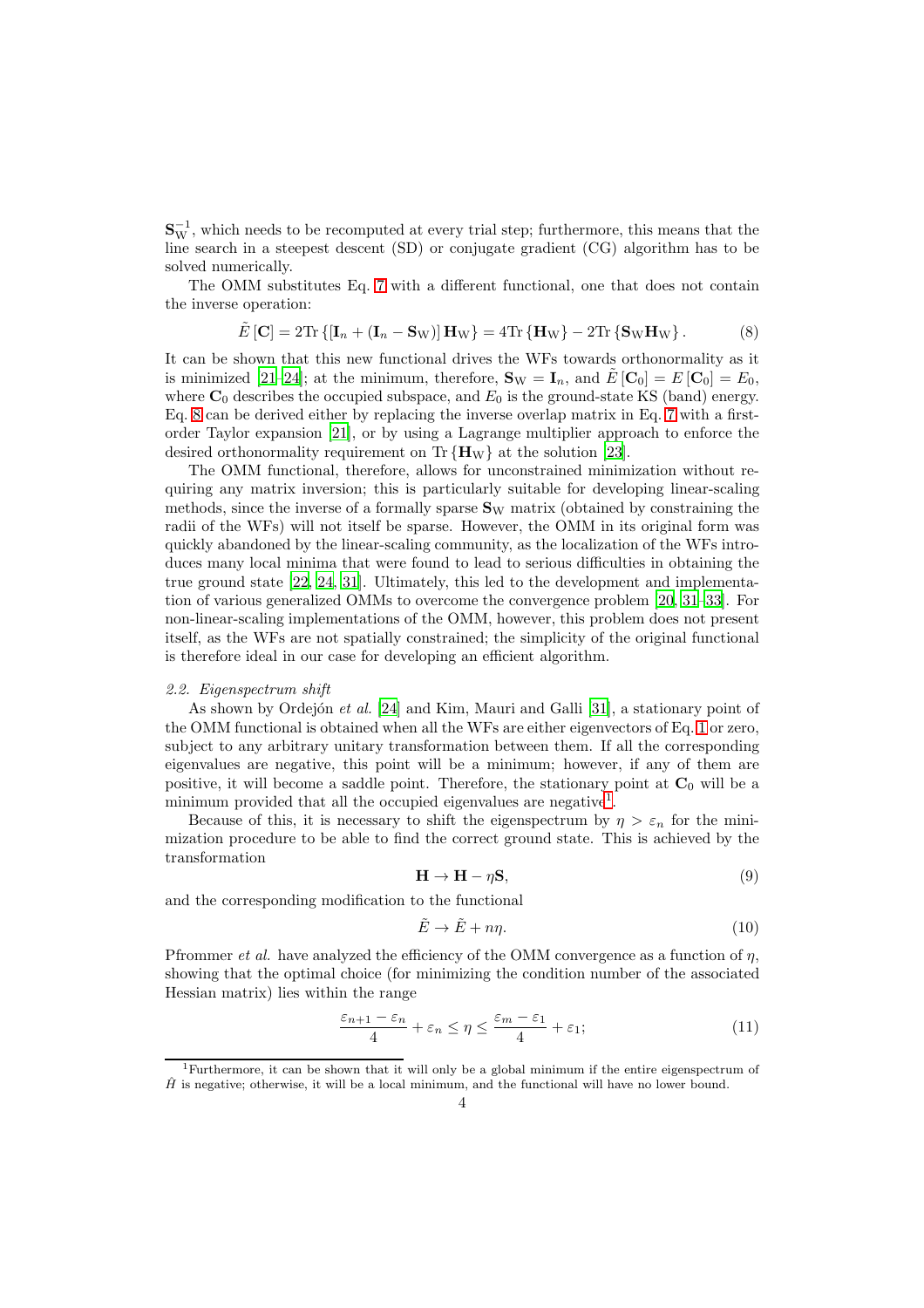therefore, if the width of the occupied bands is  $\geq 25\%$  of that of the total eigenspectrum, it will not be possible to find a value of  $\eta$  satisfying these conditions. This will generally only be the case for a truly minimal (single- $\zeta$ ) basis; even in such cases, however, we have not observed in practice any noticeable decrease in efficiency (see Sec. [2.5.1](#page-6-1) for further discussion).

#### <span id="page-4-0"></span>*2.3. Line search*

For the minimization of the OMM functional we use a CG scheme, with the conjugate search direction  $D$  given by the Polak-Ribiére formula [\[34](#page-21-6)]. The gradient of the OMM functional used for this scheme can be calculated as:

<span id="page-4-1"></span>
$$
G = 8HC - 4SCH_W - 4HCS_W.
$$
 (12)

A particularly convenient property of the functional is that it is a quartic function along a given search direction. This means that the line search can be solved exactly, either by fitting to five energy/gradient points along the line, or by directly computing the coefficients  $\{\alpha_0, \ldots, \alpha_4\}$  of the fourth-order polynomial. For the former approach, previous implementations have used five energy points [\[23](#page-20-11)], or four energy points and the initial gradient point [\[24\]](#page-20-12). For the latter approach, which is employed in our current implementation, we give here the simplified expressions for calculating the coefficients:

$$
\begin{cases}\n\alpha_0 = \tilde{E}[\mathbf{C}] \\
\alpha_1 = 8 \text{Tr} \left\{ \mathbf{H}_{\mathbf{W}}' \right\} - 4 \text{Tr} \left\{ \mathbf{S}_{\mathbf{W}}' \mathbf{H}_{\mathbf{W}} \right\} - 4 \text{Tr} \left\{ \mathbf{S}_{\mathbf{W}}' \mathbf{H}_{\mathbf{W}}' \right\} \\
\alpha_2 = 4 \text{Tr} \left\{ \mathbf{H}_{\mathbf{W}}'' \right\} - 2 \text{Tr} \left\{ \mathbf{S}_{\mathbf{W}}'' \mathbf{H}_{\mathbf{W}} \right\} - 2 \text{Tr} \left\{ \mathbf{S}_{\mathbf{W}}' \mathbf{H}_{\mathbf{W}}'' \right\} \\
-4 \text{Tr} \left\{ \mathbf{S}_{\mathbf{W}}' \mathbf{H}_{\mathbf{W}}' \right\} - 4 \text{Tr} \left\{ \left( \mathbf{S}_{\mathbf{W}}' \right)^{\text{H}} \mathbf{H}_{\mathbf{W}}' \right\} \\
\alpha_3 = -4 \text{Tr} \left\{ \mathbf{S}_{\mathbf{W}}'' \mathbf{H}_{\mathbf{W}}' \right\} - 4 \text{Tr} \left\{ \mathbf{S}_{\mathbf{W}}' \mathbf{H}_{\mathbf{W}}'' \right\}\n\end{cases},\n\tag{13}
$$

where

and

$$
\mathbf{H}'_{\mathrm{W}} = \mathbf{D}^{\mathrm{H}} \mathbf{H} \mathbf{C} \tag{14}
$$

$$
\mathbf{H}_{\mathrm{W}}^{"} = \mathbf{D}^{\mathrm{H}} \mathbf{H} \mathbf{D},\tag{15}
$$

and similarly for  $S'_W$  and  $S''_W$  (in this case, **D** is the line search direction and **C** is the starting point). Once the position of the line minimum  $x$  is solved for [\[35](#page-21-7)], the new starting point for the following line search is easily computed:

$$
\begin{cases}\n\mathbf{C}^{\text{new}} = \mathbf{C} + x \mathbf{D} \\
\mathbf{H}_{\text{W}}^{\text{new}} = \mathbf{H}_{\text{W}} + x \mathbf{H}_{\text{W}}' + x (\mathbf{H}_{\text{W}}')^{\text{H}} + x^2 \mathbf{H}_{\text{W}}''\n\end{cases} (16)
$$

and similarly for  $S_{W}^{\text{new}}$ .

Table [1](#page-5-1) lists the number of matrix operations needed for solving the line search with these different approaches. The three types of matrix–matrix multiplication listed are the only cubic-scaling operations; of these, the one involving an  $m \times m$  operator matrix in the NAO basis (H or S) is the most expensive, generally by an order of magnitude. When using the fitting approach, therefore, the cost of the line search is minimized by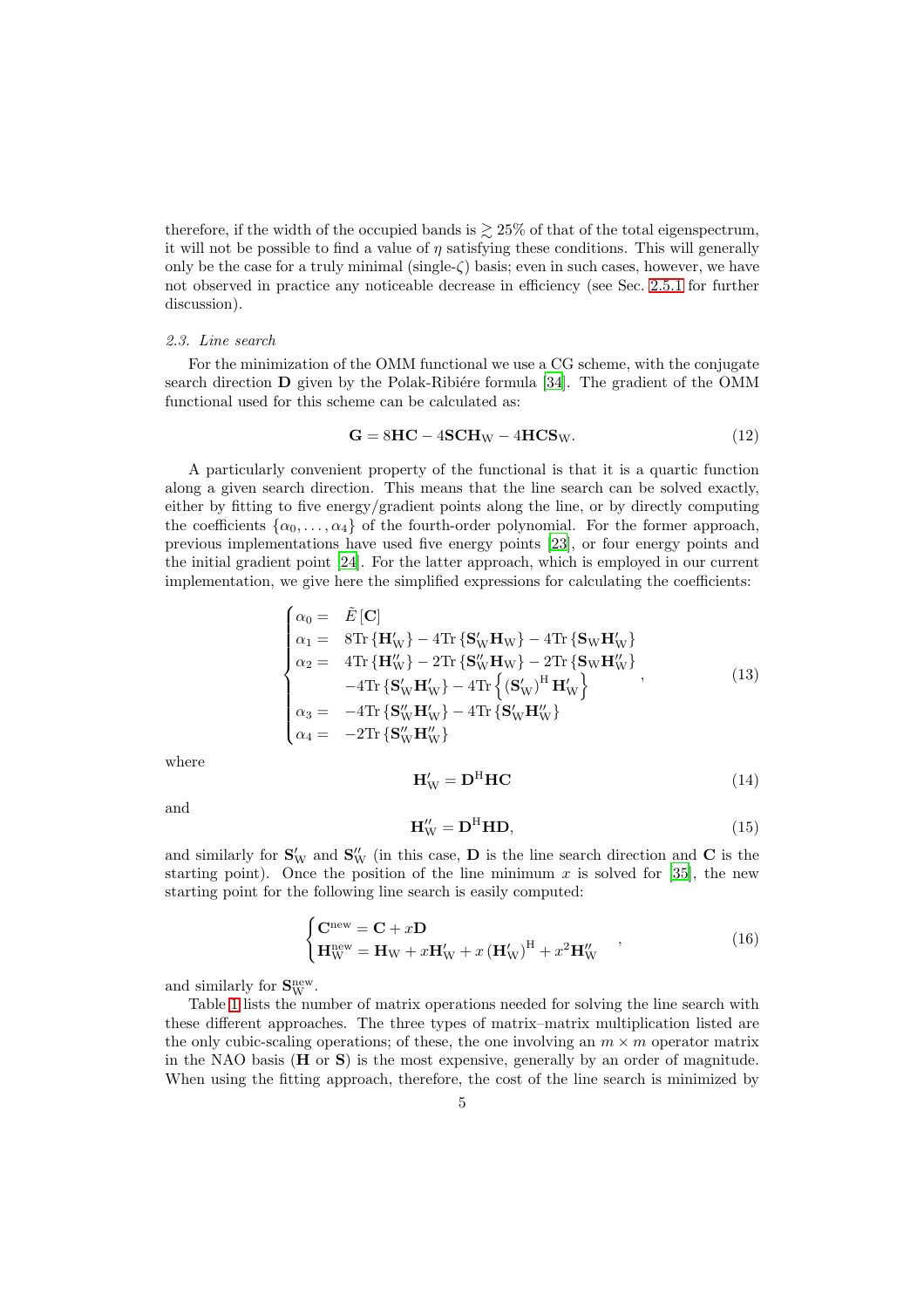|                                                           | Computational cost |                       | Fit $5+0$   | Fit $4+1$   | Fit        |             |
|-----------------------------------------------------------|--------------------|-----------------------|-------------|-------------|------------|-------------|
| Operation                                                 | Num. $\times$      | Num. $+$              | (Ref. [23]) | (Ref. [24]) | $3 + 2$    | Coeffs.     |
| $\Box$ $\Box$ $\Box$                                      | $fm^3$             | $fm^3 - fm^2$         | $\times 10$ | $\times 8$  | $\times 6$ | $\times 2$  |
| $\mathbb{R}^n = \mathbb{R}^n$                             | $f^2m^3$           | $f^{2}m^{3} - fm^{2}$ | $\times 2$  | $\times 2$  | $\times 4$ | $\times 2$  |
| $\Box$ $\Box$ $\Box$                                      | $f^2m^3$           | $f^2m^3 - f^2m^2$     | $\times 10$ | $\times 8$  | $\times 6$ | $\times 4$  |
| $\mathbf{a} + \alpha \mathbf{b} = \mathbf{b}$             | $fm^2$             | $fm^2$                | $\times 6$  | $\times 5$  | $\times 4$ | $\times 3$  |
| $vec\{\mathbf{v}}$   $\cdots$ $\cdots$ $\{ \mathbf{v} \}$ | $fm^2$             | $fm^2-1$              |             | $\times 1$  | $\times 2$ |             |
| $\mathbf{u} + \alpha \mathbf{u} = \mathbf{u}$             | $f^2m^2$           | $f^2m^2$              |             |             |            | $\times 6$  |
| $\text{Tr}\{ \begin{bmatrix} 1 \\ 0 \\ 1 \end{bmatrix}$   | $f^2m^2$           | $f^2m^2-1$            | $\times 5$  | $\times 4$  | $\times 3$ | $\times 10$ |
| $\text{Tr}\{\blacksquare\}$                               |                    | $fm-1$                | $\times 5$  | $\times 4$  | $\times 3$ | $\times 3$  |

<span id="page-5-1"></span>Table 1: Number of matrix operations needed for a CG line search, for three different fitting strategies and for direct computation of the coefficients of the quartic function. 'Fit  $a + b$ ' refers to a fit of a energy points and b gradient points. Listed are the type of operation, the number of elementary multiplications and additions it requires, and the number of times it is used in a particular scheme. The matrices shown schematically are:  $\Box$  H, S  $(m \times m)$ ;  $\Box$  H<sub>W</sub>, S<sub>W</sub>  $(fm \times fm)$ ;  $\Box$  C, D  $(m \times fm)$ .  $f = n/m$  is the fraction of occupied eigenstates. The cost of calculating the conjugate direction from the initial gradient is not included, and is the same for all methods. We note that we do not make use of the Hermiticity of the operators.

choosing three energy points and two gradient points, since calculating the gradient does not require this operation if the energy has already been calculated at the same point<sup>[2](#page-5-2)</sup>.

Calculating the coefficients of the quartic function directly has two advantages over fitting to data points sampled along the line: firstly, it eliminates the necessity of choosing a step length, which can pose some dangers from the numerical point of view (i.e., too large or too small a sampling range can result in a significant error in the computed value of  $x$ , sometimes failing entirely to find an existing minimum); secondly, and most importantly, it reduces the number of operations that need to be performed almost by a factor of three. We note, however, that we do not expect this approach to be efficient for linear-scaling implementations of the OMM, because the matrix sparsity will be progressively reduced from  $\mathbf{H}_{W}$  to  $\mathbf{H}'_{W}$  to  $\mathbf{H}''_{W}$ , and all non-zero elements of the latter two matrices are needed for calculating the coefficients.

#### <span id="page-5-0"></span>*2.4. Preconditioning*

The problem of kinetic energy ill-conditioning is well known for plane-wave electronic structure calculations [\[18](#page-20-15)]; however, it is also present for localized orbitals, as the highenergy unoccupied eigenstates are similarly dominated by the kinetic energy contribution. A preconditioner suitable for localized orbitals was proposed by Bowler and Gillan [\[36](#page-21-8)], and then modified by Gan, Haynes and Payne [\[37\]](#page-21-9) to respect the tensorial nature of the search direction (which becomes apparent when using a non-orthogonal basis [\[38\]](#page-21-10)). Following the latter, we premultiply the gradient G by the preconditioning matrix:

$$
\mathbf{P} = \left(\mathbf{S} + \frac{1}{\tau}\mathbf{T}\right)^{-1},\tag{17}
$$

<span id="page-5-2"></span><sup>&</sup>lt;sup>2</sup>In this discussion we assume that the results of the intermediate multiplications  $(\mathbf{HC}), (\mathbf{SC}), (\mathbf{HD}),$ and (SD) are saved and then reused for calculating G,  $H'_{\text{W}}$ ,  $S'_{\text{W}}$ ,  $(H\text{C})^{\text{new}} = (H\text{C}) + x(H\text{D})$ , and  $(\mathbf{SC})^{\text{new}} = (\mathbf{SC}) + x(\mathbf{SD}).$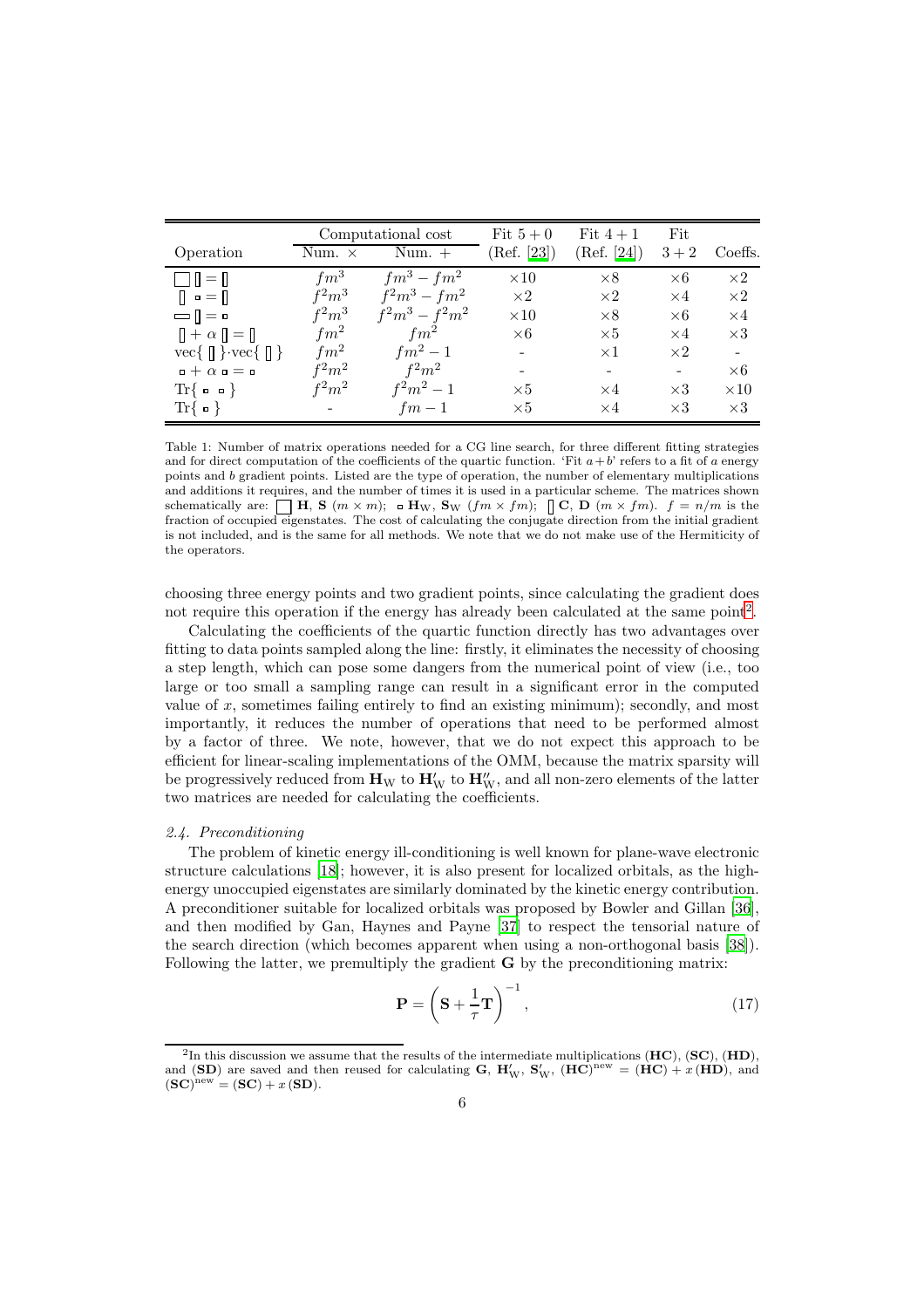where **T** is the kinetic energy matrix in the NAO basis, and  $\tau$  sets the scale for the kinetic energy preconditioning. For  $\tau = \infty$ , the preconditioner becomes simply the inverse of the overlap matrix, and, therefore, acts as a pure tensorial correction transforming the covariant gradient defined in Eq. [12](#page-4-1) into the contravariant gradient suitable for updating the coefficients C. Within a similar scheme, Mostofi *et al.* [\[39](#page-21-11)] also postmultiply PG by  $S_W$  to account for the non-orthogonality of the WF basis in addition to that of the underlying basis; however, this is not possible for the OMM, as the functional itself does not respect tensorial rules for the WFs.

From the point of view of computational expense, the matrix inverse needed to find P does not contribute significantly to the total, since it is only performed once at the beginning of each MD step. However, calculating the preconditioned gradient adds an operation of type = (Table [1\)](#page-5-1) for each line search. This added expense is usually more than compensated by the decrease in the number of line searches, as we will show. An alternative approach is to reduce the generalized eigenvalue problem to standard form by Cholesky factorization. This is the preferred method for cases in which kinetic energy preconditioning is not needed, as it can be shown that the minimization of the reduced Hamiltonian exactly follows that of the original problem with the application of the  $S^{-1}$ preconditioner; computationally, however, it is cheaper, since (a) no premultiplication of the gradient is necessary, and (b) the calculation of  $\mathbf{S}_{\mathrm{W}}$  is reduced to  $\mathbf{C}^{\mathrm{H}}\mathbf{C}$ , thus halving the number of  $\Box$   $\Box$   $\Box$  operations listed in Table [1.](#page-5-1)

#### <span id="page-6-1"></span><span id="page-6-0"></span>*2.5. Convergence tests*

#### *2.5.1. Optimal values of* τ *and* η

Fig. [1](#page-7-0) shows a simple test case for our implementation of the OMM in SIESTA: the convergence of the energy  $\tilde{E}[\mathbf{C}]$  for a water molecule in a cubic box of side 10 Å. We show the convergence of the CG minimization algorithm without preconditioning, and with preconditioning for different values of  $\tau$ . We have repeated the calculations for four different basis sets, ranging from the smallest single- $\zeta$  basis to a large and extremely precise quadruple- $\zeta$  basis with two shells of polarization orbitals<sup>[3](#page-6-2)</sup>. The fraction of occupied eigenstates ranges from 67% for the former basis, down to 4% for the latter. The occupied and unoccupied portions of the total eigenspectrum for the four bases are shown in the upper panel of Fig. [2.](#page-8-0)

The main panel of Fig. [1](#page-7-0) shows the energy convergence for the largest basis. In this case, the preconditioner is essential for achieving convergence within a reasonable number of line search iterations. This is due almost entirely to the tensorial correction, as shown by the convergence behaviour in the limit of large  $\tau$ . Nevertheless, the choice of  $\tau$  provides some additional speedup, with the best performance given by  $\tau \sim 1$ –10 Ry (consistent with the idea of setting  $\tau$  equal to the highest kinetic energy of the occupied eigenstates [\[37\]](#page-21-9), in this case 2.85 Ry).

As should be expected, the maximum speedup provided by kinetic energy preconditioning increases with the size of the basis, while the optimal value of  $\tau$  is systemdependent and so does not change noticeably between bases (see inset of Fig. [1\)](#page-7-0). For

<span id="page-6-2"></span><sup>&</sup>lt;sup>3</sup>We employ the following notation for naming the bases:  $A\zeta + Bp + Cp'$ , where A indicates the number of ζ orbitals used for the valence shells (s: single, d: double, t: triple, q: quadruple), B for the first polarization shell (if present), and C for the second one (if present). For single- $\zeta$  polarization shells, the s prefix is omitted. For more information on the bases used for the water molecule, see Ref. [\[40\]](#page-21-12).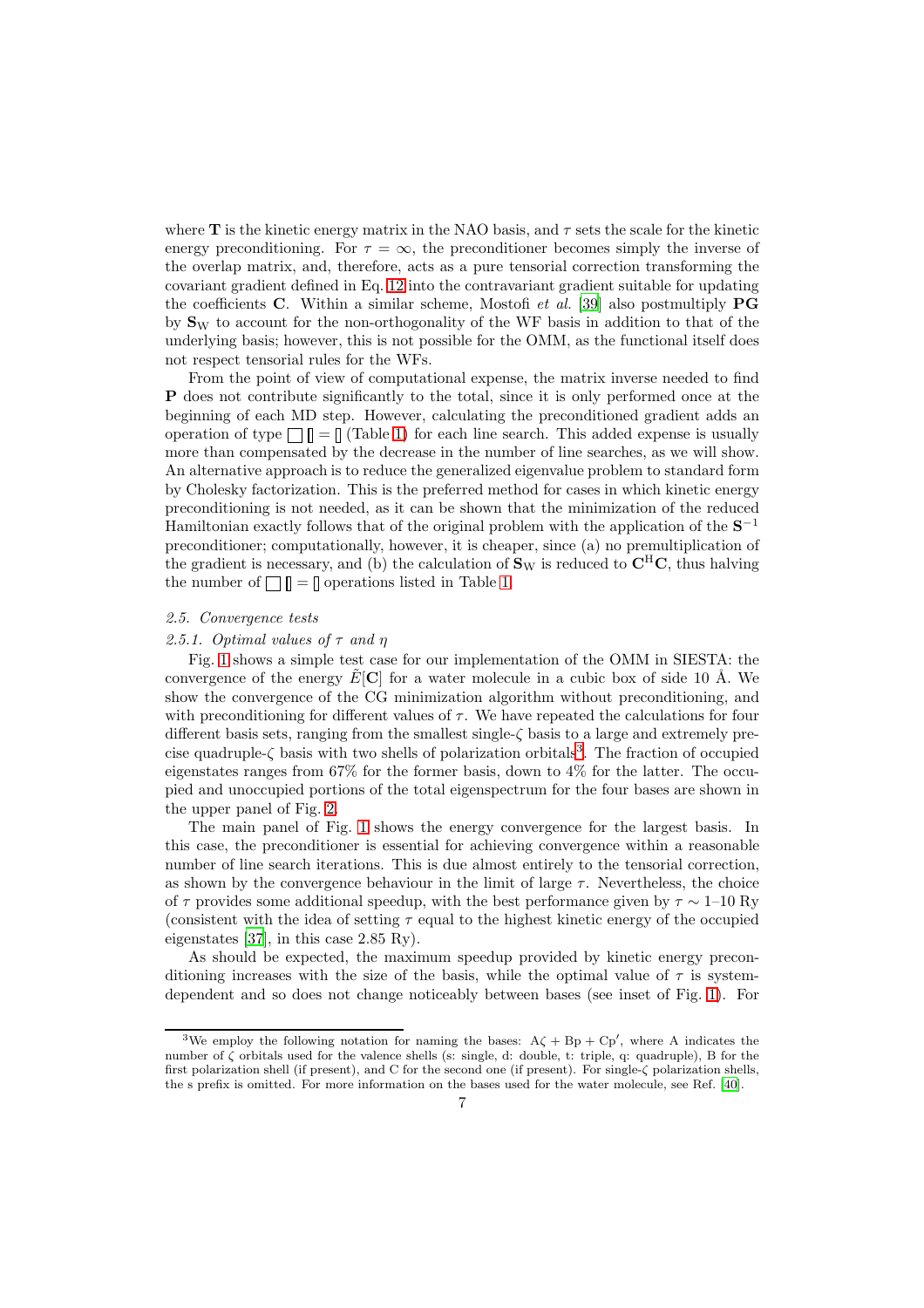

<span id="page-7-0"></span>Figure 1: Convergence of the error in the OMM energy for the water molecule with respect to the groundstate band energy calculated by explicit diagonalization (only a single SCF iteration is considered). The inset shows the number of line search iterations needed to reach a fixed convergence threshold, as a function of  $\tau$  for four different basis sets (the number of basis orbitals is given in brackets). The main panel shows the results for the  $q\zeta + tp + dp'$  basis. The basis set notation is explained in the text.

very small (single- and double-ζ) bases, it provides little or even no benefit, but it becomes increasingly important when using larger triple- and quadruple- $\zeta$  bases. In fact, while the number of iterations needed to reduce the energy error to within a given tolerance increases steadily with basis size when using the pure tensorial correction, it appears instead to converge towards a fixed number when kinetic energy preconditioning is also included.

We now return to the question of the optimal choice of the eigenvalue shift parameter,  $\eta$  (Sec. [2.2\)](#page-3-0), and its interaction with the preconditioner. Fig. [2](#page-8-0) shows the number of line search iterations needed for convergence of the water molecule using the four basis sets described previously, both without and with preconditioning (lower left and right panels, respectively). The eigenspectrum and the corresponding 'optimal' range of  $\eta$ satisfying Eq. [11](#page-3-3) are shown for each basis in the upper panel. For the single-ζ basis, no  $\eta$  can be found to satisfy these conditions, due to the narrow width of the unoccupied eigenspectrum.

For non-preconditioned minimization, the choice of  $\eta$  has almost no visible effect in the logarithmic plot shown in Fig. [2;](#page-8-0) in fact, the ill-conditioning due to the tensorial incorrectness of the gradient is much more important. Even so, in general the number of line searches required for convergence is seen to increase as  $\eta$  is raised above  $\sim \varepsilon_{n+1}$  (the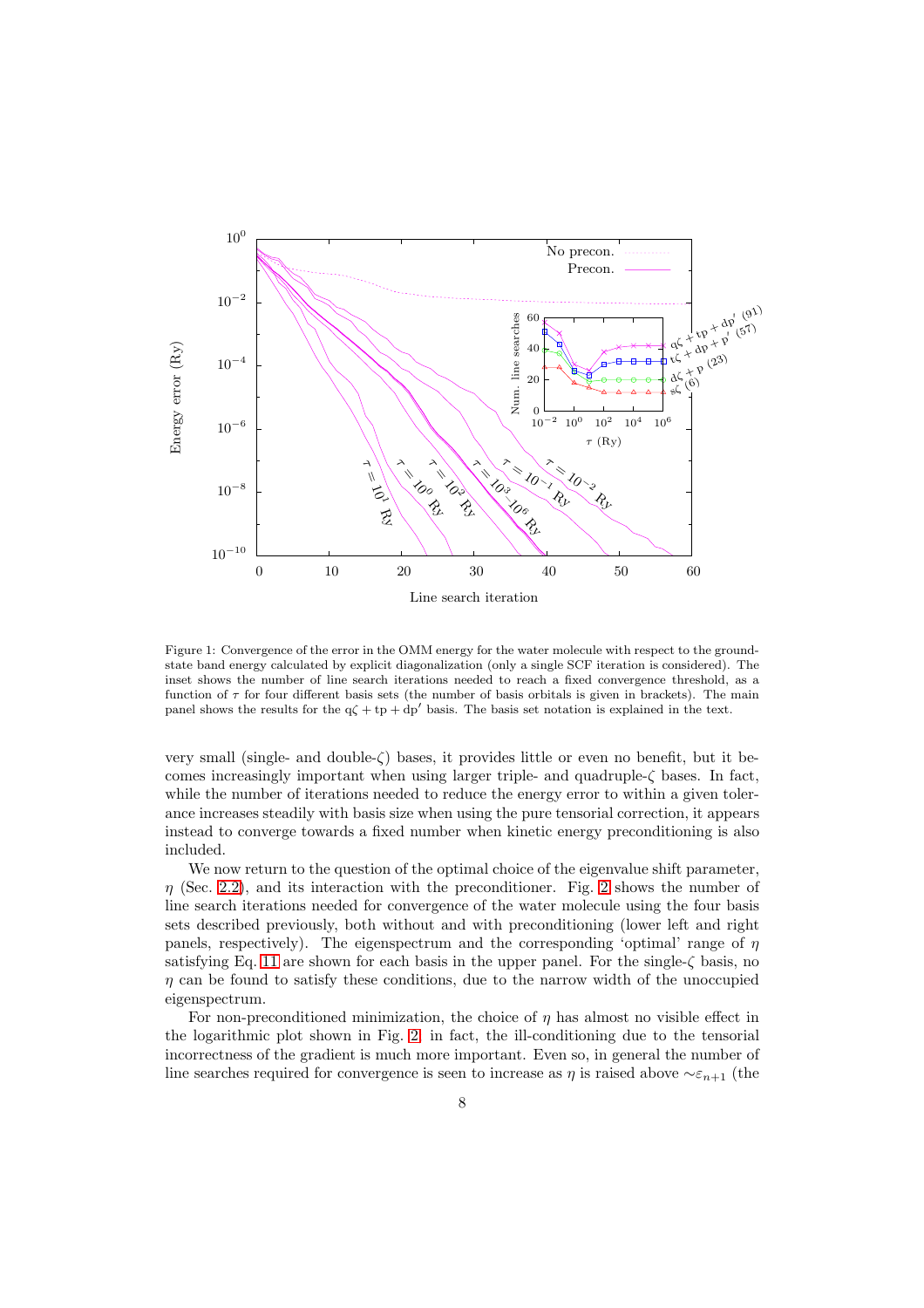

<span id="page-8-0"></span>Figure 2: Number of line search iterations needed to reach a fixed convergence threshold for the water molecule, as a function of the eigenvalue shift parameter  $\eta$  for four different basis set. The upper panel shows the width of the occupied and unoccupied portions of the eigenspectrum for each basis (the light coloured boxes), and the range of optimal  $\eta$  satisfying Eq. [11](#page-3-3) (the empty black box). The number of basis orbitals is given in brackets in the key. The basis set notation is explained in the text. The lower left panel shows the results of the minimization without preconditioning; the lower right panel shows the results with preconditioning, for  $\tau = 10 \text{ Ry}$  (solid lines) and  $\tau = \infty$  (dashed lines).

lowest unoccupied eigenstate energy), with all bases exhibiting approximately similar behaviour.

The case of the preconditioned CG algorithm is more interesting: the pure tensorial correction ( $\tau = \infty$ ) removes the major source of ill-conditioning while not affecting the width of the eigenspectrum, in doing so revealing a behaviour that confirms the analysis of Pfrommer *et al.*; for the smaller bases the number of line searches increases steadily as  $\eta$  is raised (and it does so fastest for the smallest basis), while for the larger bases there is no increase, since the range of  $\eta$  shown in the figure lies within the optimal range given by Eq. [11.](#page-3-3)

The application of kinetic energy preconditioning ( $\tau = 10 \text{ Ry in this example}$ ) has the effect of compressing the unoccupied eigenspectrum to approximately the same size for all bases; the result, as should be expected, is that the effect of varying  $\eta$  is also almost independent of basis. This behaviour is readily apparent in the figure. Unfortunately, as reducing the width of the eigenspectrum necessarily reduces the optimal range of  $\eta$ , this means that the choice of  $\eta$  becomes important even for large bases. The best choice is found around the bottom of the unoccupied eigenspectrum. However, the increase in the number of iterations with  $\eta$  is quite slow (2–3 additional line searches per Ry increase of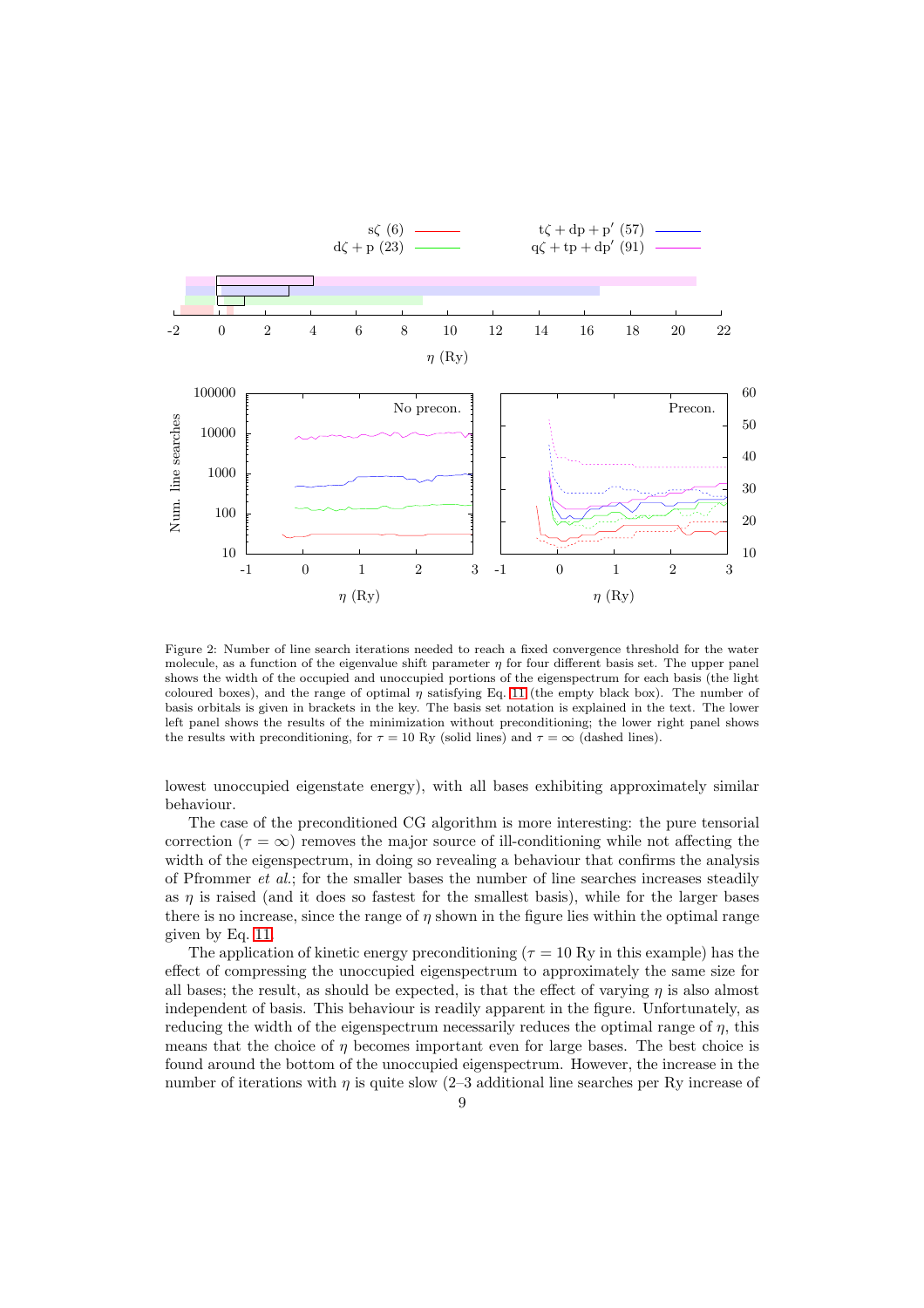

(a) Basis size variation (64-atom cell of bulk Si, num. of basis orbitals/atom given in brackets)



(c) Material variation (512-atom cell of bulk material with  $d\zeta + p$  basis, band gap given in brackets)

<span id="page-9-0"></span>Figure 3: Convergence of the OMM without (left panel) and with (right panel) preconditioning for a variety of different systems.  $\tau = 10$  Ry for all preconditioned simulations.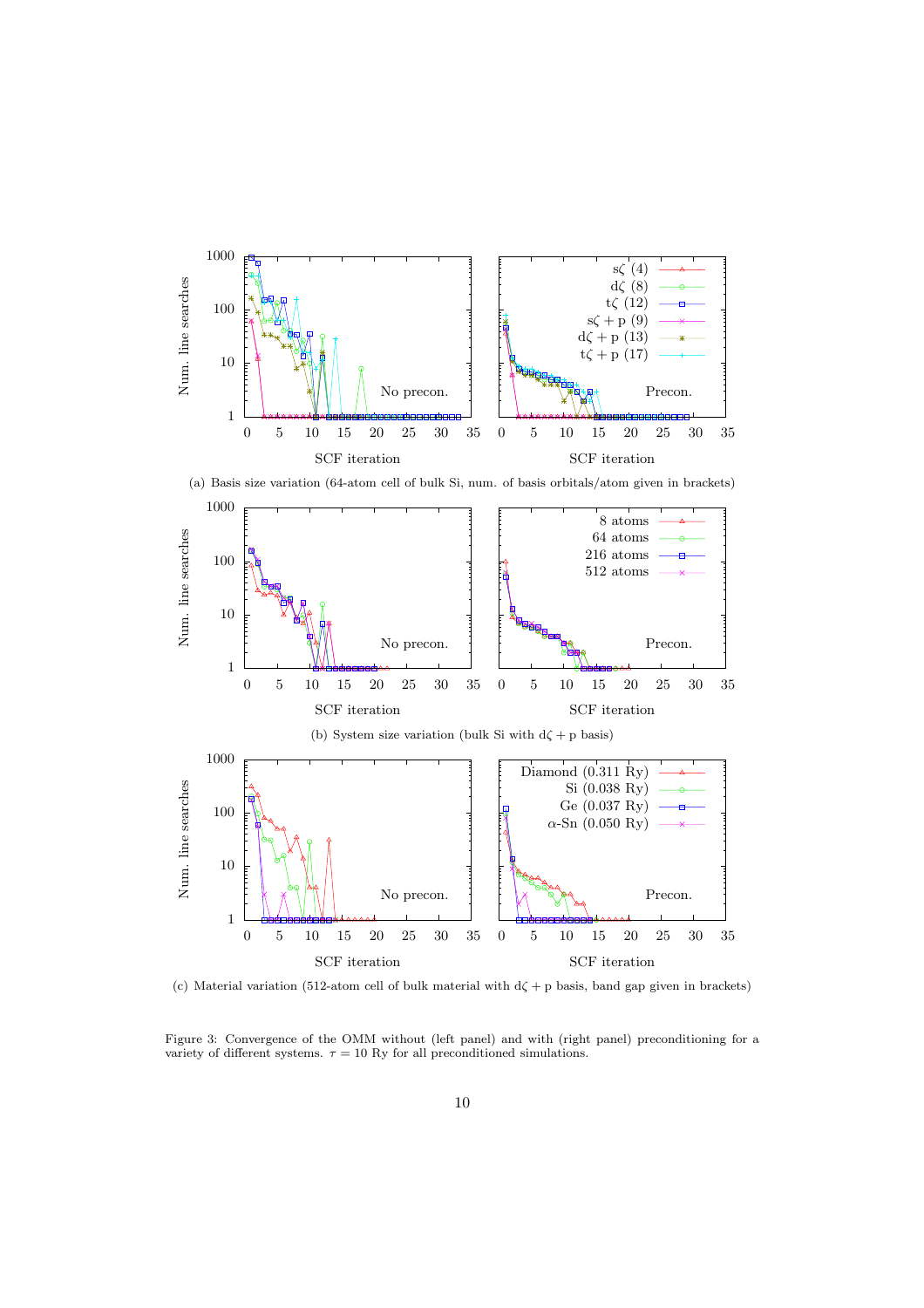$\eta$ ); as the Fermi level in SIESTA does not vary by more than 1 Ry for any reasonable physical system, this should not pose a problem in practical applications of the OMM.

#### <span id="page-10-1"></span>*2.5.2. Self-consistent calculations*

Finally, we discuss the performance of the OMM for realistic self-consistent singlepoint energy calculations, typically requiring ∼20 SCF cycles. In common with other iterative minimization algorithms, the OMM can reuse the final set of coefficients C from one SCF step as the starting guess for the next one, progressively reducing the number of line search iterations needed for each cycle. As shown in the examples in Fig. [3,](#page-9-0) the last 5–10 SCF cycles in a self-consistent calculation require a single OMM line search. Our stopping criterion for the minimization procedure is given by the relative energy difference between subsequent line searches:

$$
2\frac{\tilde{E}\left[\mathbf{C}^{\text{new}}\right] - \tilde{E}\left[\mathbf{C}\right]}{\tilde{E}\left[\mathbf{C}^{\text{new}}\right] + \tilde{E}\left[\mathbf{C}\right]} \le e^{\text{tol}};
$$
\n(18)

we use a convergence threshold of  $e^{tol} = 10^{-9}$ . The total interacting energy of the selfconsistent system for all the examples shown is in close agreement with that obtained by explicit diagonalization (with discrepancies of < 10<sup>−</sup><sup>6</sup> Ry/atom, on the same order as the tolerance in the SCF convergence).

Fig. [3](#page-9-0) shows the difference in convergence between non-preconditioned and preconditioned minimization when varying either (a) the basis size, (b) the system size, or (c) the material. The tests are performed on bulk crystalline silicon, except for  $(c)$ , in which other group IV elements with the same diamond crystal structure are also used.  $\eta$  is set to zero for all systems, except for germanium, for which it is set to 0.5 Ry. When using the preconditioner,  $\tau$  is set to 10 Ry for all systems.

The preconditioner is extremely effective, not only in reducing the number of line searches, but also in stabilizing the convergence. This is most important for curing the illconditioning caused by large basis sets, as discussed previously, but also has a noticeable effect when varying the material. The system size variation, instead, is already quite stable, with the non-preconditioned minimization giving almost identical convergence behaviour for all systems with  $\geq 64$  atoms.

#### <span id="page-10-0"></span>*2.6. Sparse algebra*

Although we are not developing a linear-scaling solver, we may still take advantage of the formal sparsity of the H and S matrices in SIESTA to reduce the computational expense of the algorithm. In fact, in the description of the line search method given in Sec. [2.3,](#page-4-0) there are four operations of type  $\Box$   $\Box$  =  $\Box$  that are multiplications of an  $m \times m$ sparse matrix with an  $m \times n$  dense matrix (HC, HD, SC, SD). We can therefore substitute the dense–dense multiplications with sparse–dense ones, reducing the cost of these operations from  $\mathcal{O}(m^3)$  to  $\mathcal{O}(m^2)$ . The overall scaling of the solver, however, is still  $\mathcal{O}(m^3)$ ; hence, the details of the sparse–dense multiplication algorithm (which we have developed internally to SIESTA to conform to its native sparse matrix representation [\[7](#page-20-5)]) are not particularly important, as this operation will no longer constitute the computational bottleneck other than for small systems, for which entirely dense multiplication is preferable.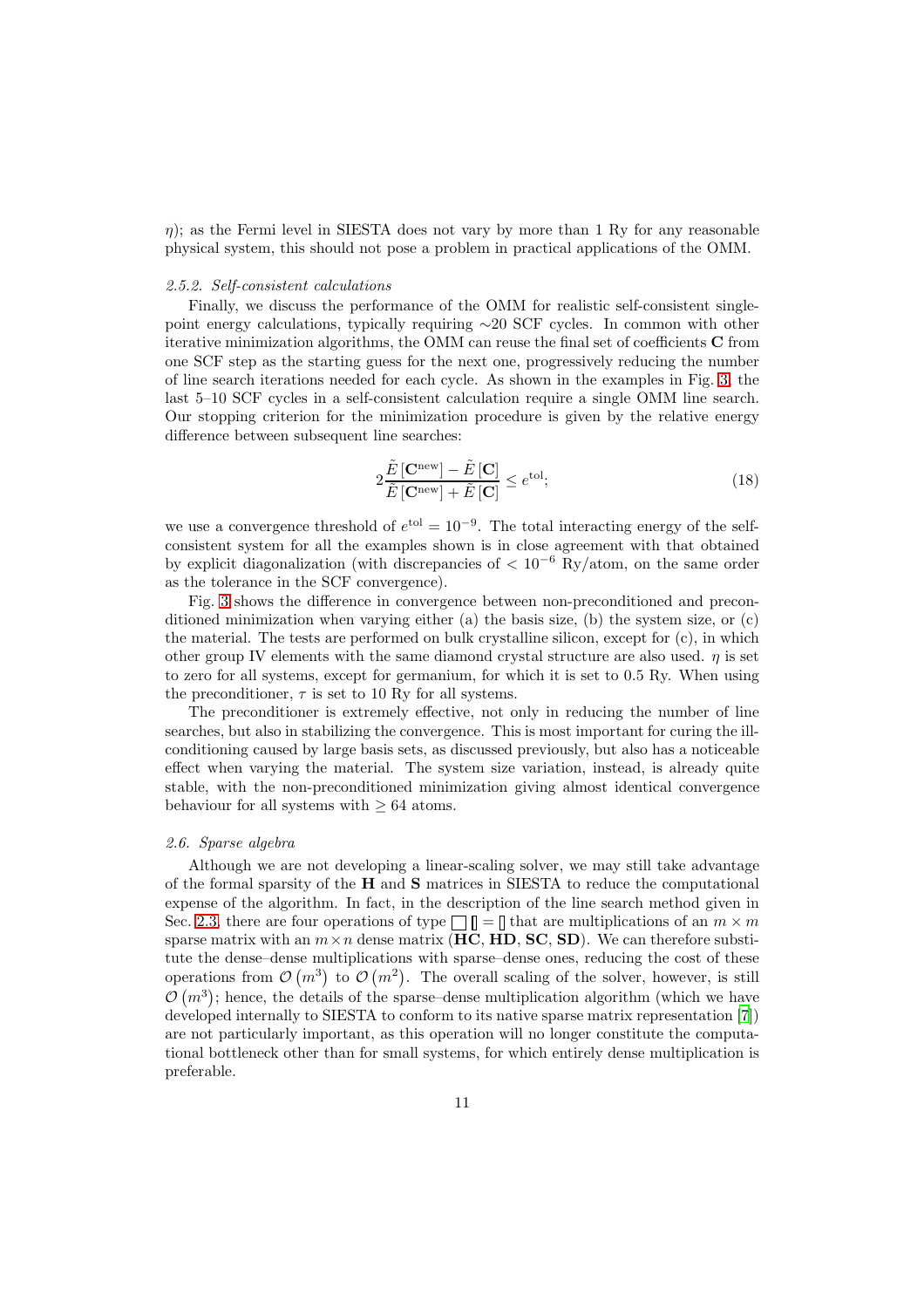The **P** matrix, also  $m \times m$ , is not formally sparse; attempts to truncate it (e.g., by setting all elements below a threshold to zero) have not been successful in retaining the advantage of preconditioning. We therefore leave PG as the only dense–dense multiplication of its kind. Similarly, Cholesky factorization tends to destroy the sparsity of the reduced  $H$ , and so no sparse–dense operations remain at all in this approach<sup>[4](#page-11-2)</sup>.

## <span id="page-11-0"></span>*2.7. Fractional occupancies*

The issue of fractional occupancies is generally connected to that of finite-temperature (Fermi-level smearing) calculations, in particular for achieving numerical stability of the SCF convergence in metallic systems [\[43,](#page-21-13) [44\]](#page-21-14). A given smearing function can easily be applied with a knowledge of the KS eigenenergies around the Fermi level, and their corresponding eigenvectors; however, methods that do not explicitly make use of this information have also been proposed, especially in the context of linear-scaling applications [\[45](#page-21-15)[–47\]](#page-21-16).

The current implementation of the OMM as described in this paper does not support Fermi-level smearing, since the method does not natively provide information on individual eigenstates. We shall not discuss this issue further here, but note that we plan to address it in future; a possible simple method to do so would be as follows: (i) isolate the Hilbert subspace for a small number of eigenstates above and below the Fermi level, by two nested minimizations; (ii) solve for individual eigenstates in this subspace (either by explicit diagonalization or band-by-band minimization) and apply the appropriate fractional occupations to them.

Finally, it is important to note that the current implementation is nevertheless robust for Hamiltonians with a degenerate ground state: tests have shown no difference in the rate of convergence, and the correct band energy being recovered. However, the degenerate eigenstates at the Fermi level will be partially filled in a random (i.e., nonthermodynamic) combination, thereby resulting in a lowering of symmetry of the output charge density. While this leads to instabilities in the SCF convergence for metallic systems, we can expect it to be less problematic for the case of accidental degeneracies appearing during the course of the self-consistency cycle.

# <span id="page-11-1"></span>3. Timing tests

In this section, we present some representative results obtained for the OMM, comparing its performance in each case to that of explicit diagonalization using (Sca)LAPACK (see Sec. [3.1](#page-14-0) for more details). We consider five different variants of the OMM algorithm, as listed in the key of Fig. [4:](#page-12-0)

- OMM (no precon.): entirely dense matrix multiplications using (P)BLAS [\[26](#page-20-14), [48](#page-21-17)], without preconditioning;
- OMM (precon.): entirely dense matrix multiplications using (P)BLAS, with preconditioning (matrix inverse using (Sca)LAPACK);

<span id="page-11-2"></span><sup>&</sup>lt;sup>4</sup>We note that sparsity-preserving factorizations have been developed [\[41,](#page-21-18) [42](#page-21-19)], although we do not explore them in the current study.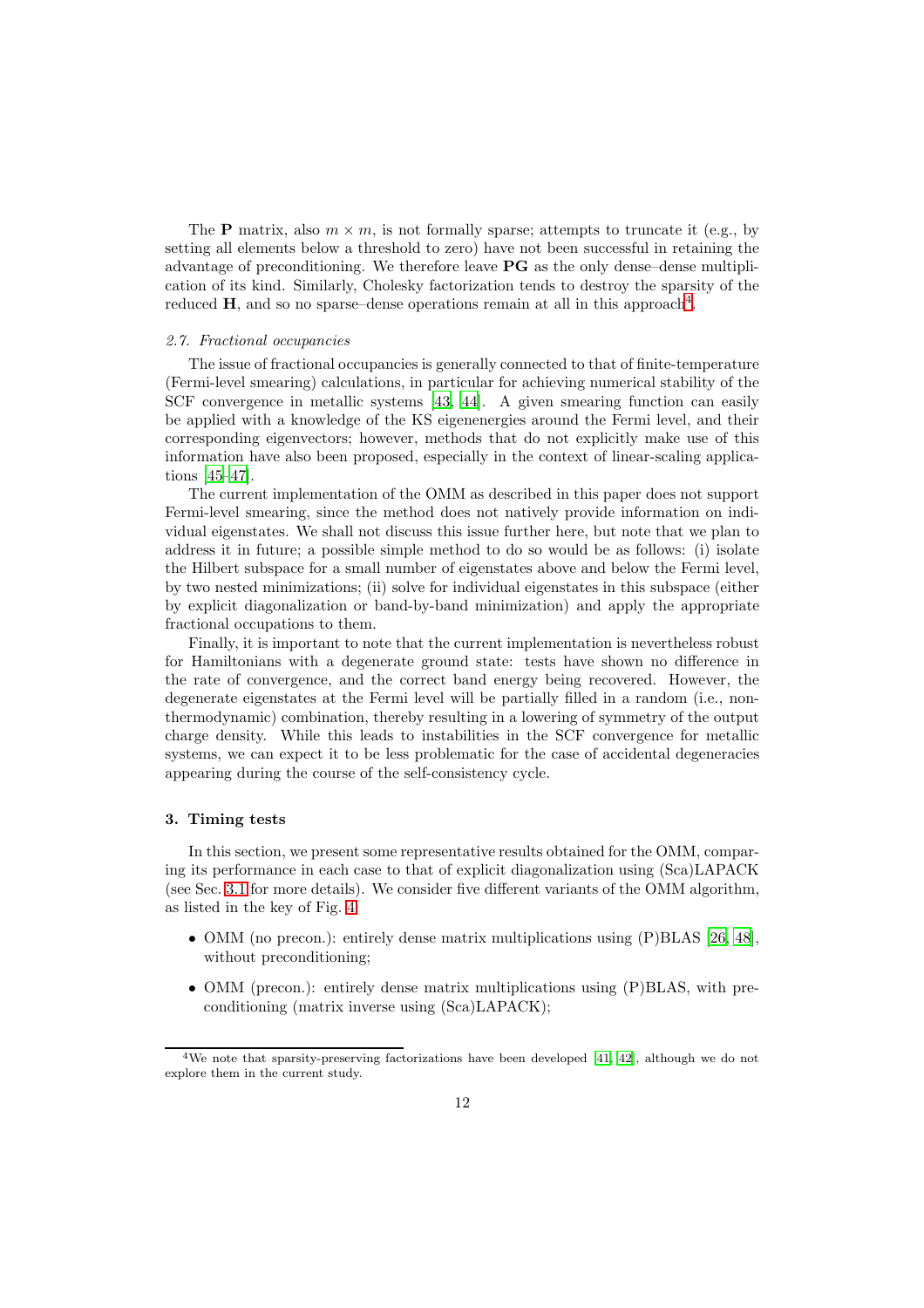

<span id="page-12-0"></span>Figure 4: Timing test for a single-point energy calculation of 200 molecules of liquid water. The cumulative time at each SCF iteration is shown in the upper panel, and the number of OMM line searches performed for each step is shown in the lower panel. The shaded gray area shows the cumulative time spent on operations outside of the solver routine (diagonalization/OMM), that are the same for all calculations.  $\tau = 10$  Ry for all preconditioned simulations.

- OMM (sparse, no precon.):  $\Box$   $\Box$   $\Box$  operations performed sparse–dense, others entirely dense using (P)BLAS, without preconditioning;
- OMM (sparse, precon.):  $\Box$   $\Box$   $\Box$  operations performed sparse–dense except the preconditioning operation PG, performed dense–dense;
- OMM (Cholesky): entirely dense matrix multiplications using (P)BLAS, Cholesky factorization using (Sca)LAPACK.

For all our test systems, we use norm-conserving Troullier-Martins pseudopotentials [\[49\]](#page-21-20) in separable Kleinman-Bylander form [\[50](#page-21-21)] (with a maximum angular momentum component of  $l = 3$ ), and, unless otherwise stated,  $d\zeta + p$  basis sets. We use the LDA [\[51](#page-21-22)] exchange-correlation functional, and represent the electronic density on a real-space grid with a grid cutoff [\[7\]](#page-20-5) of 100 Ry, except for our simulations of liquid water, for which we use the non-local vdW-DF functional of Dion *et al.* [\[52\]](#page-21-23), and a grid cutoff of 150 Ry. The simulation cell is periodic, and, unless otherwise stated, only the Γ-point is used.

Fig. [4](#page-12-0) shows the timing results for a single-point energy calculation of a snapshot of 200 molecules of liquid water, extracted from an *ab initio* molecular dynamics (AIMD) simulation. The matrix dimensions are  $m = 4600$  and  $n = 800$ , and the level of sparsity of the H and S matrices is approximately 94%. The test was run on 10 cores of a Dell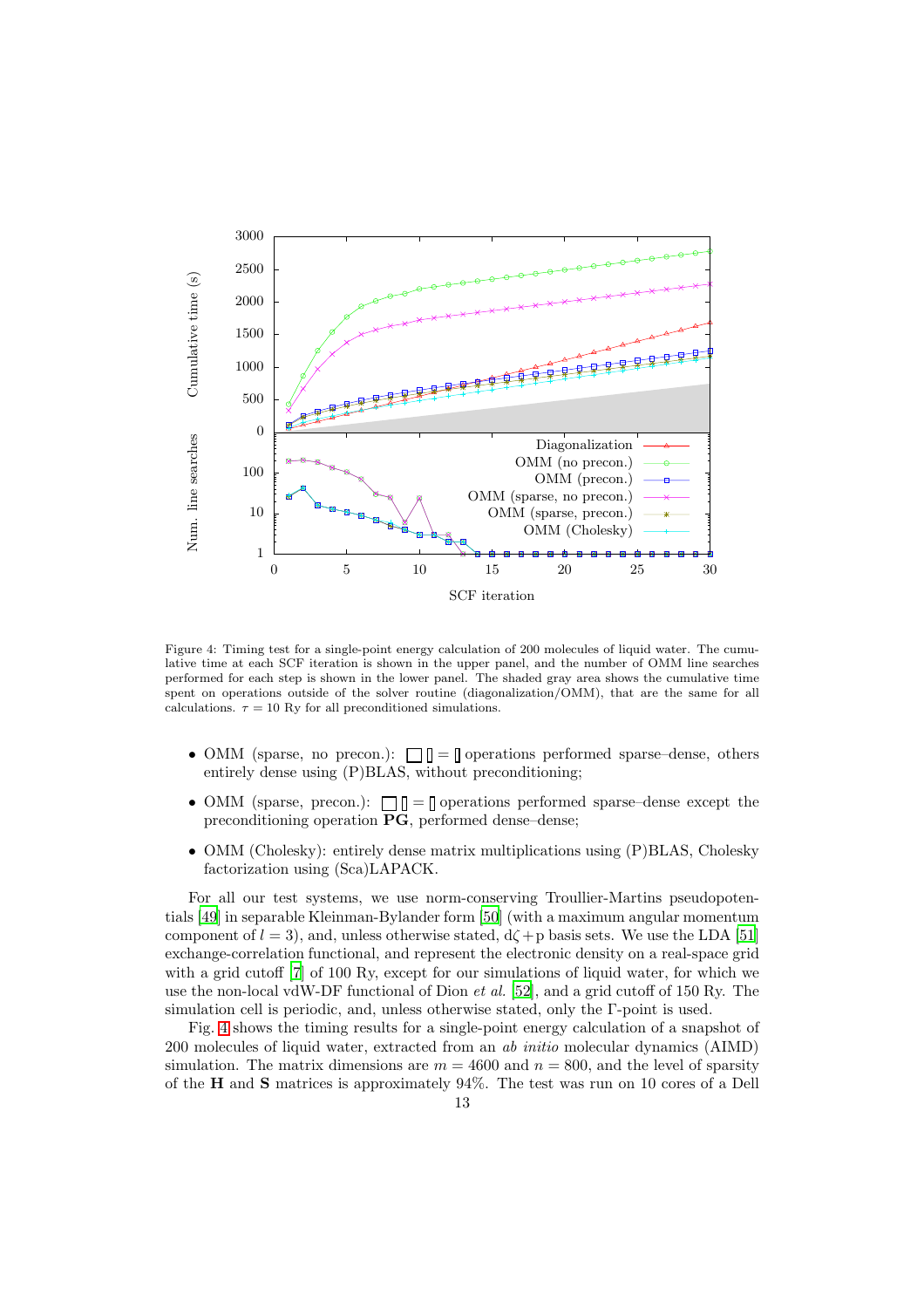|                      |       |       | No precon. Precon. Sparse, no precon. Sparse, precon. Cholesky |       |       |  |
|----------------------|-------|-------|----------------------------------------------------------------|-------|-------|--|
| $t/t^{\rm diagonal}$ | 0.112 | 0.145 | 0.072                                                          | 0.097 | 0.234 |  |

<span id="page-13-0"></span>Table 2: Ratio of the average time taken for an SCF iteration with a single OMM line search t and the average time taken for diagonalization  $t^{\text{diagon}}$ , for the test case shown in Fig. [4.](#page-12-0)

PowerEdge R910 server with four Intel Xeon E7-4850 processors. The code was compiled using Open MPI and OpenBLAS [\[53](#page-21-24)].

The simulation takes 30 SCF iterations to reach self-consistency, within SIESTA's default tolerance on the density matrix; the plot shows the cumulative time at each step. As should be expected, diagonalization uses a fixed amount of time per SCF step, leading to a linear increase in time against iteration number. The OMM, instead, benefits from the reuse of information, and so the time taken per step decreases steadily during the first ∼10–15 steps, until reaching a constant minimum value, corresponding to a single line search per SCF iteration. These single-line search steps are ∼4–14 times faster for the OMM than for diagonalization depending on the specific algorithm used, as shown in Table [2.](#page-13-0) The performance of the different OMM flavours reflects the number of dense–dense  $\Box$   $\Box$   $\Box$  operations needed per line search, as discussed previously. Cholesky factorization is the most expensive method for performing a single line search, due to the extra cost of transforming the H matrix, and back-transforming the output density matrix; however, it gains significantly with respect to the other methods in the initial SCF steps with many line searches per step.

For non-preconditioned OMMs, the large number of line searches needed in the first few SCF steps makes the method more expensive overall than diagonalization. When using preconditioning or Cholesky factorization, instead, it is faster by up to almost 60% (considering only the time taken for the solver part of the DFT simulation).

Large, disordered systems such as liquid water generally present the greatest challenge for the OMM; crystalline systems with small unit cells and a fine Monkhorst-Pack (MP) k-point grid [\[54](#page-22-0)] are instead found to be the most favourable, since (a) small system sizes and crystalline order tend to require fewer line searches in the initial SCF steps, and (b) multiple k-points allow for a greater reuse of information, not only from one SCF step to the next, but also within a single SCF step from one k-point to another [5](#page-13-1) . Furthermore, our tests show a gain in relative efficiency for the OMM with respect to diagonalization when using complex matrices instead of real ones.

Fig. [5](#page-14-1) shows timing tests performed for two bulk crystalline systems: the 8-atom unit cell of silicon  $(m = 104, n = 16)$ , and the 2-atom unit cell of graphene  $(m = 26, n = 4)$ . We use MP grids of  $9 \times 9 \times 9$  for silicon, and  $19 \times 19 \times 1$  for graphene. The tests were run in serial. Results for the sparse routines are not included, as sparsity is negligible for such small systems. All the tested OMM flavours are faster than diagonalization for these two systems, with the preconditioned and Cholesky-factorized algorithms achieving speedups of 77% and 78%, respectively, for silicon, and 86% and 85% for graphene. The non-preconditioned algorithm now also results in an appreciable speedup, of 44% for silicon and 63% for graphene.

<span id="page-13-1"></span> $5$ However, the possibility of doing so is reduced when parallelizing the calculation across k-points; information reuse is maximized when all k-points are solved sequentially.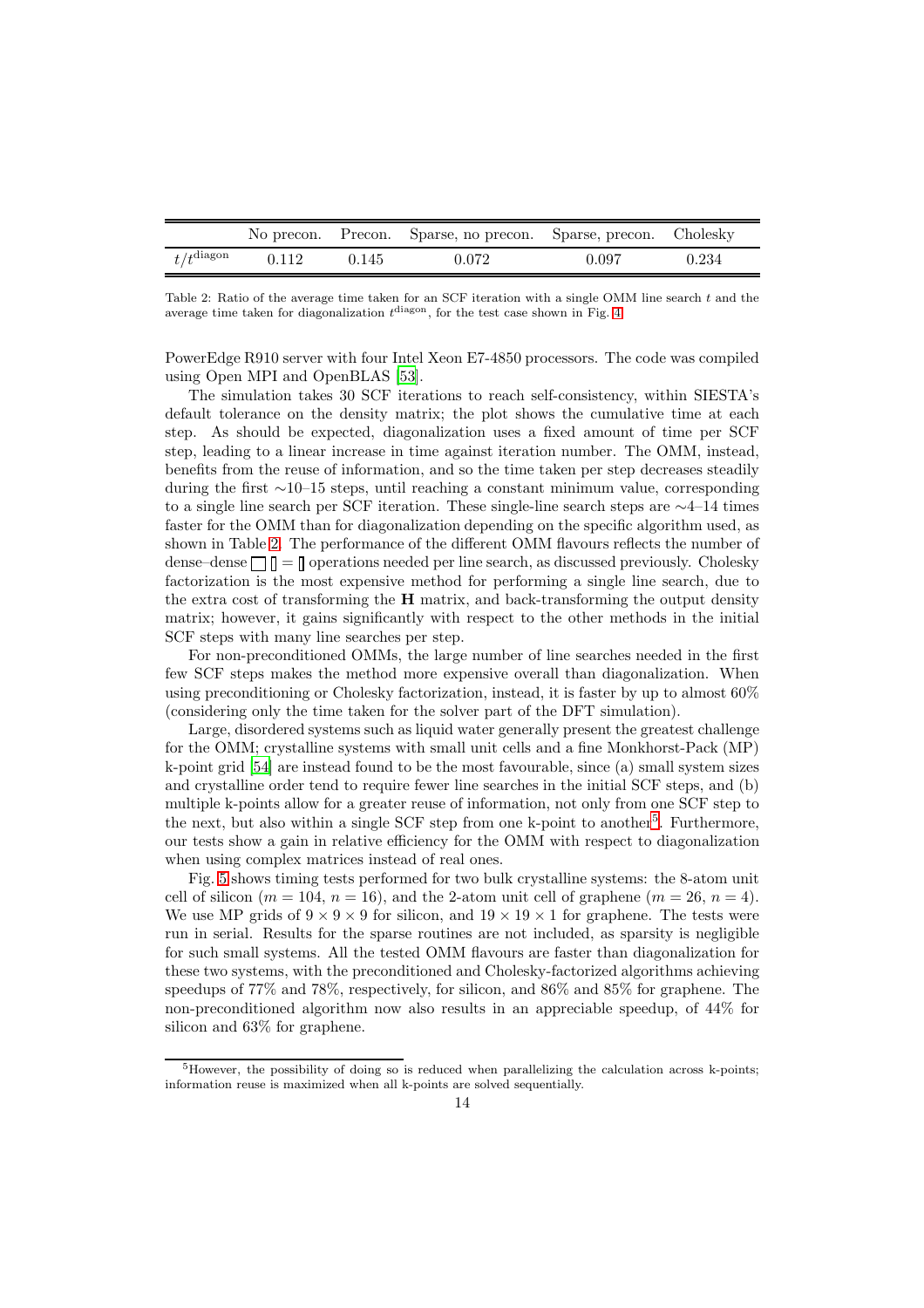

<span id="page-14-1"></span>Figure 5: Timing tests for single-point energy calculations of two crystalline systems with k-point sampling.  $\tau = 10$  Ry for the preconditioned simulations.

We note that the number of SCF iterations needed to reach the same convergence tolerance differs slightly between solvers; this can also be seen for the examples in Fig. [3.](#page-9-0) This is due to small differences in the density matrix obtained at the end of each SCF step, which can be effectively eliminated by further reducing the OMM convergence threshold  $e^{tol}$  defined in Sec. [2.5.2.](#page-10-1) Nevertheless, precoditionining/Cholesky factorization is observed to decrease the number of SCF iterations needed for a given  $e^{tol}$ . We have also investigated the possibility of starting the simulation with a fairly high value of  $e^{tol}$ , and progressively reducing it during the self-consistency cycle; in general, however, tests have shown that any saving obtained for the initial SCF steps in reducing the number of line searches is then lost due to an increase in the total number of SCF iterations.

## <span id="page-14-0"></span>*3.1. Hard and soft scaling*

We now examine the efficiency of the OMM when parallelizing the calculation with MPI-2. This is simply related to the scaling efficiency of the underlying PBLAS and ScaLAPACK operations (and the sparse–dense multiplication, when used), and, hence, should be comparable to that of diagonalization with ScaLAPACK. Although the efficiency might vary significantly depending on the hardware and the underlying BLAS and MPI implementations used, we expect the relative trends between solvers to be fairly consistent. Our tests were performed on a BullX cluster with dual-processor Intel Xeon E5420 nodes and InfiniBand interconnects.

Both for the OMM solvers and diagonalization we employ a 2D block-cyclic data distribution of the matrices, with the exception of the sparse OMM algorithms, which employ a 1D block-cyclic distribution for compatibility with SIESTA's sparse matrix representation. Diagonalization is performed with a divide-and-conquer routine (pdsyevd/ pzheevd), using the same multi-step process described previously for the Quickstep (CP2K) code in Ref. [\[9\]](#page-20-16). For the OMM solver with Cholesky factorization, the factorization itself is performed with the pdpotrf/pzpotrf routine, and the subsequent reduction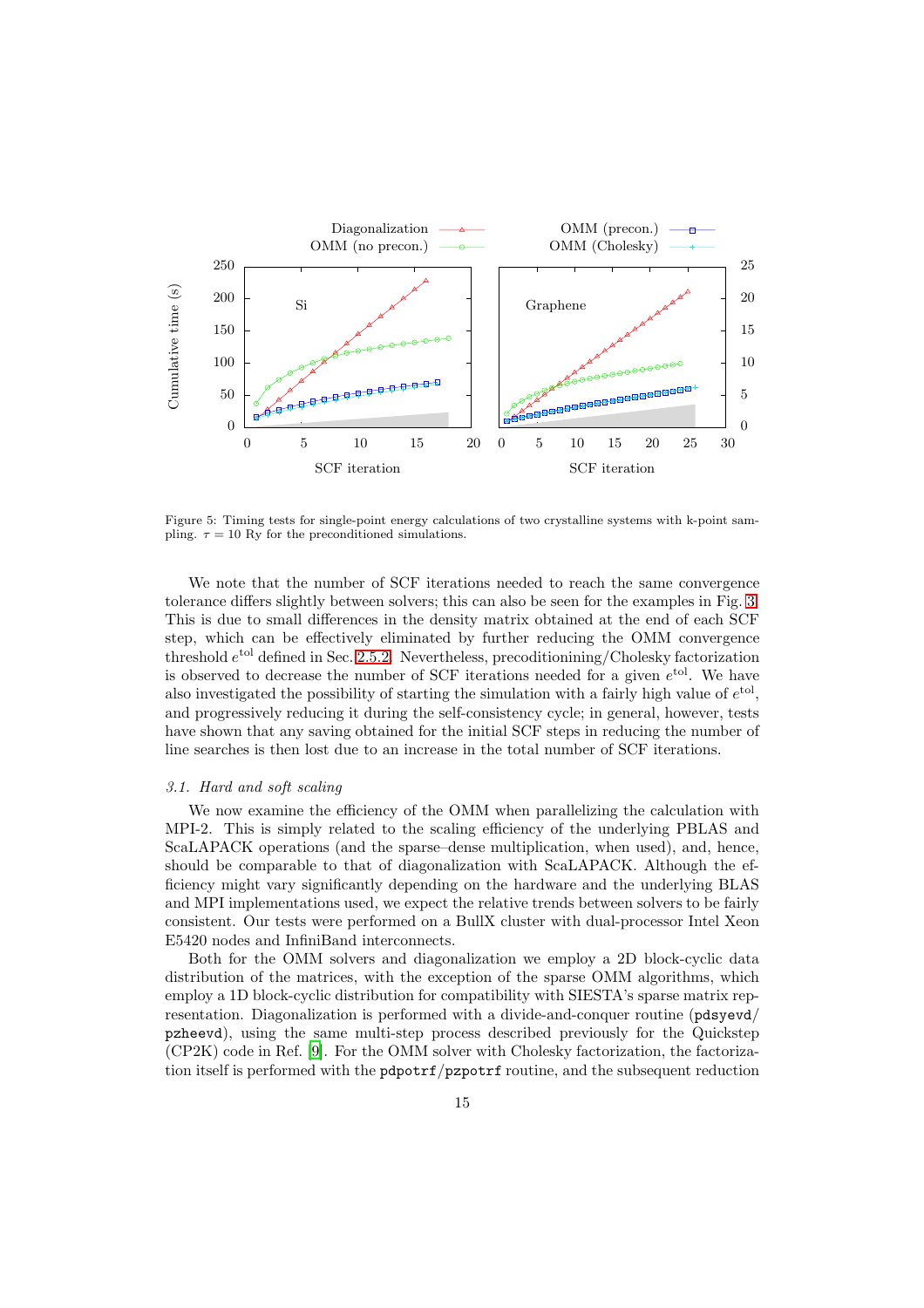

<span id="page-15-0"></span>Figure 6: Hard scaling timing tests for bulk silicon. The speedup is given relative to the time taken on 8 cores for each solver. For the 8-atom system, only diagonalization can be used for  $> 16$  cores.  $\tau = 10$  Ry for the preconditioned simulations.

of the generalized eigenvalue problem to standard form with the pdsygst/pzhegst routine. Instead, the OMM solvers with preconditioning make use of the pdgetrf/pzgetrf routine for the factorization, and the **pdgetri**/**pzgetri** routine for the inversion (a general routine must be used in this case, as P is not necessarily positive definite; in serial, however, the dsytrf/zhetrf and dsytri/zhetri routines are available).

It has previously been noted that the scaling efficiency of ScaLAPACK factorization and diagonalization can noticeably suffer when parallelizing over large numbers of cores  $(\gtrsim 10^3)$  [\[11](#page-20-6), [55,](#page-22-1) [56\]](#page-22-2), and several libraries [\[56](#page-22-2)[–58\]](#page-22-3) are being developed that can already outperform it (notably, the ELPA [\[56\]](#page-22-2) library within the FHI-aims [\[11\]](#page-20-6) and, recently, VASP [\[5\]](#page-19-4) and CP2K [\[9\]](#page-20-16) codes). Nevertheless, ScaLAPACK remains in wide usage, and is well established for benchmark tests.

Firstly, we consider the case of hard scaling (Fig. [6\)](#page-15-0), i.e., increasing the number of cores while keeping the system size fixed. We do so for supercells of bulk silicon of 8, 64, 216, and 512 atoms, varying the number of cores from 8 to 64. The matrix dimensions are  $m = 13N_a$  and  $n = 2N_a$ , where  $N_a$  is the number of atoms. Fig. [6](#page-15-0) shows the speedup relative to the 8-core timings, which we define as  $8t_8/t_{N_c}$ , where  $t_{N_c}$  is the total time spent by the solver for the self-consistent calculation on  $N_c$  cores.

There is a general increase in scaling efficiency with system size, as this is mainly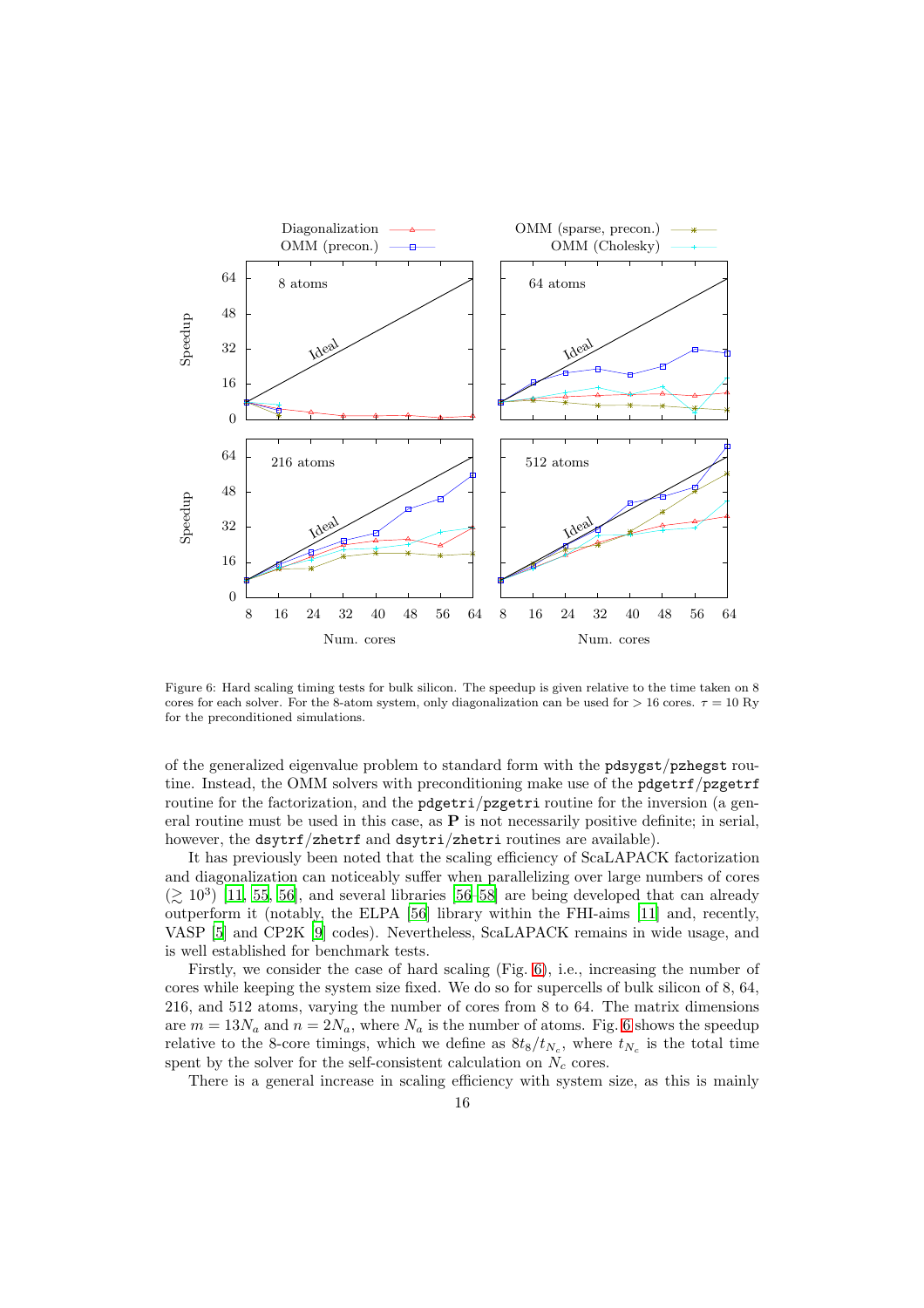

<span id="page-16-0"></span>Figure 7: Soft scaling timing test for liquid water. The system size is proportional to the number of cores, with 8 molecules/core. The total time is given relative to that taken on 8 cores for each solver.

determined by the number of atoms/core; almost nothing can be gained with most solvers when decreasing this number to  $\lesssim$  10. However, one OMM flavour (entirely dense algebra with preconditioning) is noticeably more efficient than both diagonalization and the other OMMs for all system sizes  $> 8$  atoms, giving timing gains even when going down to only a few atoms/core. For the 512-atom system, this method exhibits seemingly perfect hard scaling in the range of cores considered; in contrast, the efficiency of diagonalization is reduced to 55% on 64 cores.

Of the two other OMM flavours considered, Cholesky factorization gives efficiencies similar to diagonalization, while the sparse routine with preconditioning is the least efficient for small systems, but shows a substantial increase in efficiency for the largest one. This is due to the level of sparsity of the  $m \times m$  matrices increasing together with the system size. It is important to note that the speedup in Fig. [6](#page-15-0) is only defined relative to the performance of the *same* solver on 8 cores; however, the OMMs are about twice as fast as diagonalization on this number of cores, meaning that all OMM flavours are actually consistently faster than diagonalization on all number of cores, even for cases in which the hard scaling efficiency is lower.

Next, we consider the case of soft scaling (Fig. [7\)](#page-16-0), i.e., keeping the number of atoms/core constant and increasing the system size together with the number of cores. For linear-scaling DFT codes, the aim in this case is to achieve a constant time-tosolution. Conventional cubic-scaling solvers, however, can at best achieve quadratic scaling, while an approximately constant time-to-solution requires a combination of hard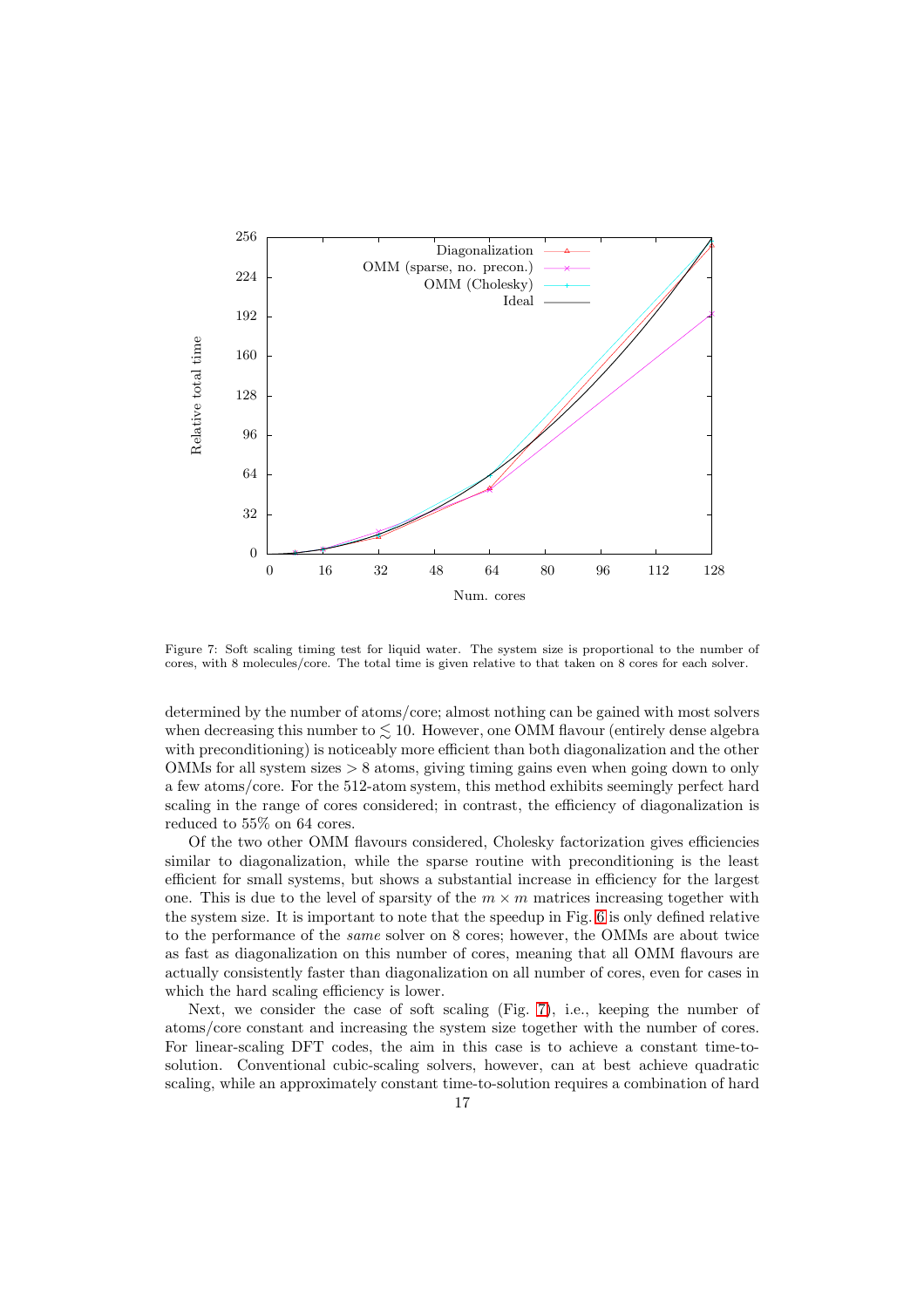and soft scaling.

For our test, we use snapshots of liquid water in simulations boxes of increasing size, with 8 molecules/core (within the range of efficient hard scaling suggested by the previous test) up to 128 cores. The matrix dimensions are  $m = 23N_m$  and  $n = 4N_m$ , where  $N_m$  is the number of molecules. Fig. [7](#page-16-0) shows the timings relative to the 8-core (64-molecule) ones  $t_{N_c}/t_8$ , for each of three solvers. The ideal increase in time is therefore given by  $N_c^2/64$ , which is also shown in the figure. Both diagonalization and the OMM routine using entirely dense operations give timings that agree very closely with this ideal scaling, i.e., both methods exhibit essentially perfect soft scaling in the range of cores considered. The OMM routine with sparse–dense operations, instead, gives *better* than ideal scaling for the largest system; as for the hard scaling example, this is due to the increased sparsity of the  $m \times m$  matrices, which reduces the percentage of the total time taken up by the  $\Box$   $\Box$   $\Box$  operations with respect to the smaller system sizes.

Both the hard and soft scaling tests, therefore, show the OMM to be at least as efficient as diagonalization, and potentially more so, depending on the specific OMM flavour. The improved parallel scaling of iterative solvers with respect to explicit diagonalization with ScaLAPACK has also been demonstrated with the AIMPRO [\[55\]](#page-22-1) and CP2K [\[9](#page-20-16)] codes. As we have already noted, however, newer libraries developed for massively parallel architectures are increasing the competitiveness of diagonalization and the range of system sizes for which it is feasible. Although some OMM algorithms are also dependent on ScaLAPACK operations that will undoubtably benefit from these same developments, the majority of the computational effort is concentrated on the matrix–matrix multiplications listed in Table [1,](#page-5-1) currently performed with the PBLAS pdgemm/pzgemm routine and our custom sparse–dense routine. Based on the results of our tests, the sparse version of the OMM solver appears to be the most promising for massive parallelization; this is also the strategy pursued by CP2K for a similar iterative solver and localized basis [\[9](#page-20-16)]. To this end, we can identify certain key improvements that need to be made to our current implementation: (a) a sparsity-preserving factorization (and, hence, a sparse preconditioner), and (b) a new sparse matrix representation for SIESTA, compatible with the 2D block-cyclic data distribution scheme used by PBLAS, which exhibits better scaling to large numbers of cores than the 1D one.

## <span id="page-17-0"></span>*3.2. Basis size scaling*

We conclude our timing tests by considering the scaling of the OMM with the basis size  $m$ , while keeping the system size (and the number of occupied eigenstates  $n$ ) constant. For this test, we move away from pure atomic basis sets, and use instead a hybrid basis, consisting of the usual atom-centred orbitals, plus sets of spherical Bessel functions confined to overlapping spheres and fixed in space to a regular grid, with each sphere centred on a grid point. In doing so, we can reach very large basis sizes (approaching those of plane-wave calculations), and demonstrate the qualitatively different scaling behaviour of diagonalization, entirely dense and sparse–dense OMMs, this last method being optimally suited to take advantage of the properties of high-quality, localized and variational basis sets such as blips [\[59](#page-22-4)] or psincs [\[60\]](#page-22-5).

Fig. [8](#page-18-0) shows the total time taken by three different solvers for a self-consistent calculation of 64 atoms of bulk silicon, performed on 16 cores. We use the standard  $d\zeta + p$ basis for the atomic orbitals, and Bessel functions fixed to an  $8 \times 8 \times 8$  grid, offset by half a grid spacing. The Bessel functions are confined within spheres of radius  $r_B = g\sqrt{3}/2$ ,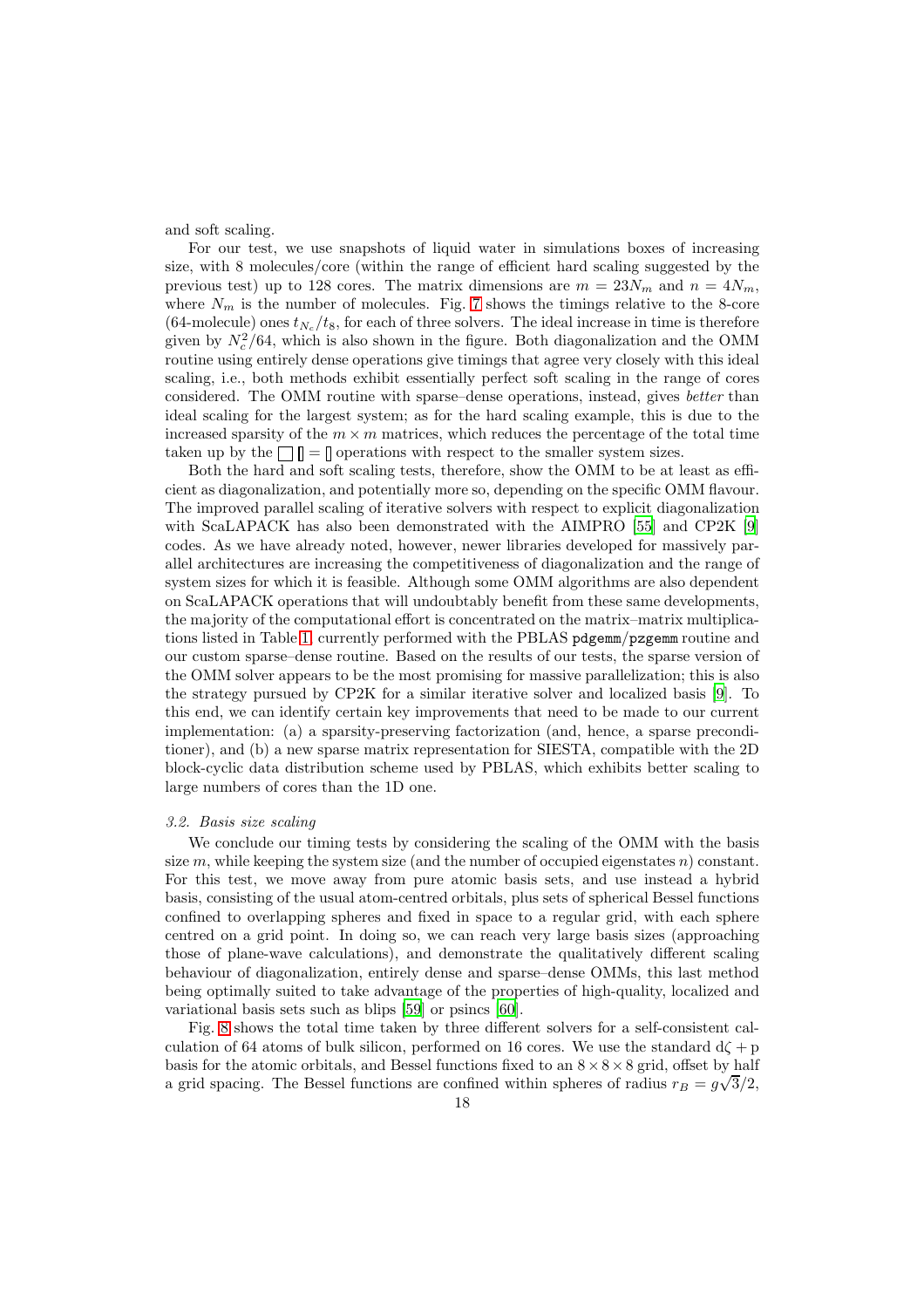

<span id="page-18-0"></span>Figure 8: Basis size scaling timing test for 64 atoms of bulk silicon using a hybrid basis. The black dash– dotted lines show the fits to the data points for the three different solvers; a third-order polynomial is used in each case.

where  $g$  is the grid spacing. The basis size is increased by adding shells of Bessel functions of higher l, up to  $l = 3$ . The fraction of occupied eigenstates varies from 15% down to 1.4%.

The polynomial fits in the figure show that the three solvers follow different scaling behaviour with basis size: diagonalization is cubic, the OMM with entirely dense algebra is quadratic, and the OMM with sparse–dense algebra is linear. This is straightforward to explain from the list of operations in Table [1:](#page-5-1) only  $\Box \Box \Box = \Box$  scales as  $nm^2$ , while all other operations scale at worst as  $n^2m$ ; when using sparse algebra, however, the former is reduced to nm.

Of course, this scaling behaviour is not unique to the OMM, but is shared with all other iterative minimization methods. Achieving linear scaling up to large basis sizes, however, requires not only a localized basis, but also a sparse preconditioner, or (as in this example) a method that is sufficiently efficient even without preconditioning. This statement might seem surprising, given the examples discussed in Sec. [2.5.1;](#page-6-1) however, we have found that, while the ill-conditioning is very severe when increasing the number of shells of the atomics orbitals, it is much less affected by the grid-based orbitals. In fact, in the example shown in Fig. [8,](#page-18-0) the number of line searches needed for convergence increases only by a factor of ∼2 between the smallest basis  $(m = 832)$  and the largest one (m = 9024), while the width of the eigenspectrum increases by a factor of  $\sim$ 8. By comparison, for the system shown in Fig. [2,](#page-8-0) there is a factor of ∼300 increase in the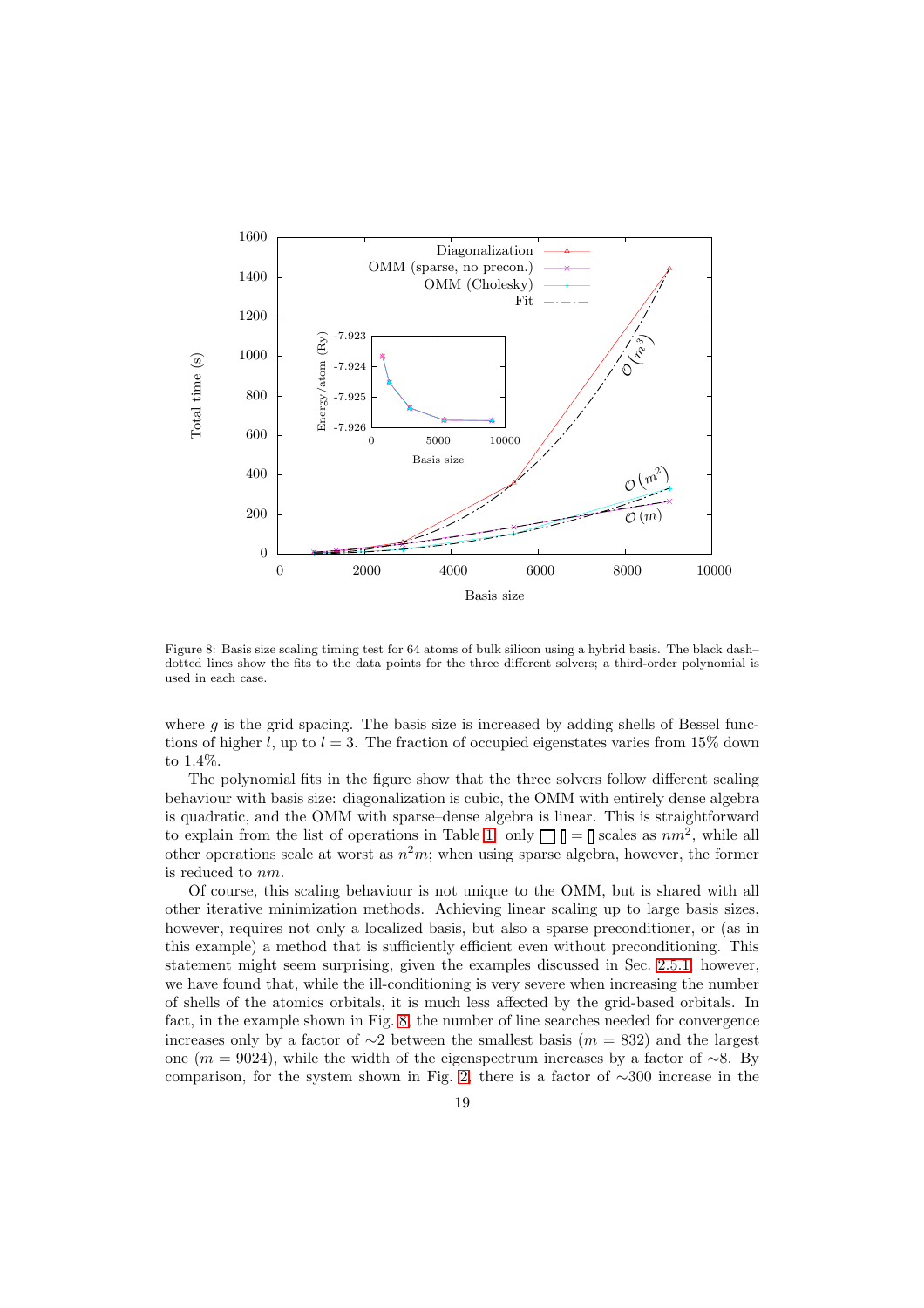number of line searches for a similar increase in the eigenspectrum width.

## <span id="page-19-6"></span>4. Conclusions

We have presented a cubic-scaling implementation of the OMM for finite-range atomic basis sets within a self-consistent KS solver. Particular attention has been given to the number and type of matrix operations needed for each line search step, and a number of different variants of the main algorithm have been proposed, optionally making use of the sparsity of the Hamiltonian and overlap matrices to reduce the computational cost while retaining the full accuracy of the solution. The use of a preconditioning scheme for localized orbitals has been investigated, and has been found to be effective in stabilizing the number of iterations needed for convergence between different basis sizes and system types.

Timing tests for self-consistent calculations have shown the OMM to be able to achieve a greater efficiency than explicit diagonalization even for minimal basis sizes, with the greatest speedups (up to almost 90%) being found for small periodic systems with multiple k-points; this is mainly due to the possibility of information reuse between subsequent minimizations within the self-consistency cycle, typically resulting in a single line search being needed for the last few SCF iterations. Information reuse can also be employed between different single-point energy calculations, e.g. for MD simulations or geometry optimizations. Future work on our implementation of the method in SIESTA will focus on supporting finite-temperature (Fermi level smearing) calculations.

## Acknowledgments

We acknowledge useful discussions with Emilio Artacho, José M. Soler, Alberto García, Pablo Ordejón, Georg Huhs, Rogeli Grima, José M. Cela, and Peter D. Haynes. The calculations were performed on the following HPC clusters: kroketa, tortilla (CIC nanoGUNE, Spain), arina (Universidad del País Vasco/Euskal Herriko Unibertsitatea, Spain), altamira (Universidad de Cantabria, Spain). We thank the RES–Red Española de Supercomputación for access to altamira. SGIker (UPV/EHU, MICINN, GV/EJ, ERDF and ESF) support is gratefully acknowledged.

#### References

#### References

- <span id="page-19-0"></span>[1] P. Hohenberg, W. Kohn, Inhomogeneous electron gas, Phys. Rev. 136 (1964) B864–B871.
- <span id="page-19-1"></span>[2] W. Kohn, L. J. Sham, Self-consistent equations including exchange and correlation effects, Phys. Rev. 140 (1965) A1133–A1138.
- <span id="page-19-2"></span>[3] J. Hafner, C. Wolverton, G. Ceder, Toward computational materials design: The impact of density functional theory on materials research, MRS Bull. 31 (2006) 659–668.
- <span id="page-19-3"></span>[4] N. Marzari, Realistic modeling of nanostructures using density functional theory, MRS Bull. 31 (2006) 681–687.
- <span id="page-19-4"></span>[5] G. Kresse, J. Furthmüller, Efficient iterative schemes for ab *initio* total-energy calculations using a plane-wave basis set, Phys. Rev. B 54 (1996) 11169–11186.
- <span id="page-19-5"></span>[6] B. Delley, From molecules to solids with the DMol<sup>3</sup> approach, J. Chem. Phys. 113 (2000) 7756–7764.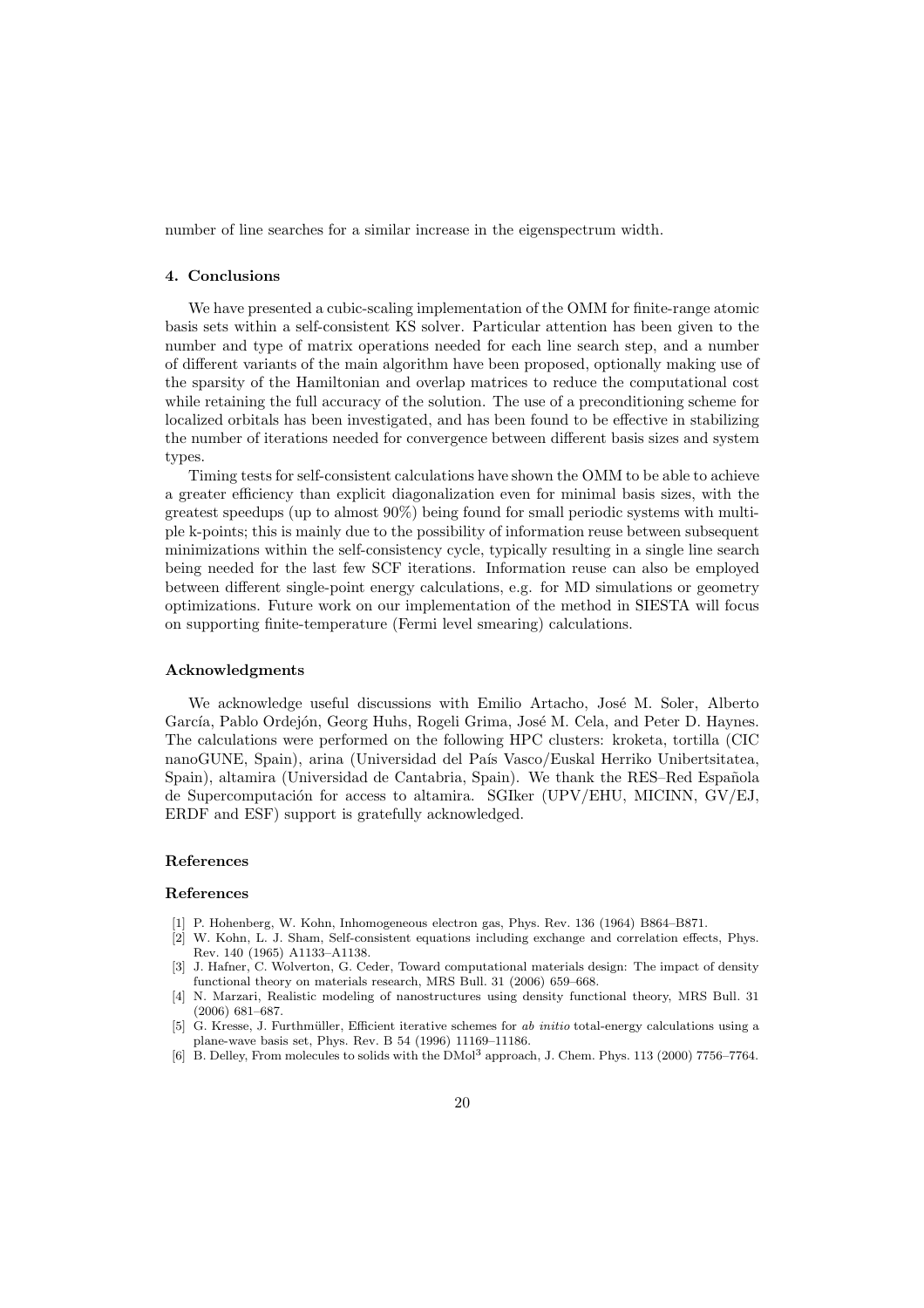- <span id="page-20-5"></span>[7] J. M. Soler, E. Artacho, J. D. Gale, A. García, J. Junquera, P. Ordejón, D. Sánchez-Portal, The SIESTA method for ab-initio order-n materials simulation, J. Phys.: Condens. Matter 14 (2002) 2745–2779.
- [8] S. J. Clark, M. D. Segall, C. J. Pickard, P. J. Hasnip, M. I. J. Probert, K. Refson, M. C. Payne, First principles methods using CASTEP, Z. Kristallogr. 220 (2005) 567–570.
- <span id="page-20-16"></span>[9] J. VandeVondele, M. Krack, F. Mohamed, M. Parrinello, T. Chassaing, J. Hutter, Quickstep: Fast and accurate density functional calculations using a mixed Gaussian and plane waves approach, Comput. Phys. Commun. 167 (2005) 103–128.
- [10] P. Giannozzi, S. Baroni, N. Bonini, M. Calandra, R. Car, C. Cavazzoni, D. Ceresoli, G. L. Chiarotti, M. Cococcioni, I. Dabo, A. Dal Corso, S. de Gironcoli, S. Fabris, G. Fratesi, R. Gebauer, U. Gerstmann, C. Gougoussis, A. Kokalj, M. Lazzeri, L. Martin-Samos, N. Marzari, F. Mauri, R. Mazzarello, S. Paolini, A. Pasquarello, L. Paulatto, C. Sbraccia, S. Scandolo, G. Sclauzero, A. P. Seitsonen, A. Smogunov, P. Umari, R. M. Wentzcovitch, QUANTUM ESPRESSO: a modular and opensource software project for quantum simulations of materials, J. Phys.: Condens. Matter 21 (2009) 395502–395520.
- <span id="page-20-6"></span>[11] V. Blum, R. Gehrke, F. Hanke, P. Havu, V. Havu, X. Ren, K. Reuter, M. Scheffler, Ab initio molecular simulations with numeric atom-centered orbitals, Comput. Phys. Commun. 180 (2009) 2175–2196.
- <span id="page-20-0"></span>[12] X. Gonze, B. Amadon, P.-M. Anglade, J.-M. Beuken, F. Bottin, P. Boulanger, F. Bruneval, D. Caliste, R. Caracas, M. Côté, T. Deutsch, L. Genovese, P. Ghosez, M. Giantomassi, S. Goedecker, D. R. Hamann, P. Hermet, F. Jollet, G. Jomard, S. Leroux, M. Mancini, S. Mazevet, M. J. T. Oliveira, G. Onida, Y. Pouillon, T. Rangel, G.-M. Rignanese, D. Sangalli, R. Shaltaf, M. Torrent, M. J. Verstraete, G. Zerah, J. W. Zwanziger, ABINIT: First-principles approach of materials and nanosystem properties, Comput. Phys. Commun. 180 (2009) 2582–2615.
- <span id="page-20-1"></span>[13] L. Genovese, M. Ospici, T. Deutsch, J.-F. Méhaut, A. Neelov, S. Goedecker, Density functional theory calculation on many-cores hybrid central processing unit-graphic processing unit architectures, J. Chem. Phys. 131 (2009) 034103–034110.
- [14] N. D. M. Hine, P. D. Haynes, A. A. Mostofi, C.-K. Skylaris, M. C. Payne, Linear-scaling densityfunctional theory with tens of thousands of atoms: Expanding the scope and scale of calculations with ONETEP, Comput. Phys. Commun. 180 (2009) 1041–1053.
- <span id="page-20-7"></span>[15] D. R. Bowler, T. Miyazaki, Calculations for millions of atoms with density functional theory: linear scaling shows its potential, J. Phys.: Condens. Matter 22 (2010) 074207–074212.
- <span id="page-20-2"></span>[16] S. Hakala, V. Havu, J. Enkovaara, R. Nieminen, Parallel electronic structure calculations using multiple graphics processing units (GPUs), in: P. Manninen, P. Oster (Eds.), Applied Parallel and ¨ Scientific Computing, Lecture Notes in Computer Science, Vol. 7782, Springer, Heidelberg, 2013, pp. 63–76.
- <span id="page-20-3"></span>[17] D. M. Wood, A. Zunger, A new method for diagonalising large matrices, J. Phys. A: Math. Gen. 18 (1985) 1343–1359.
- <span id="page-20-15"></span>[18] M. C. Payne, M. P. Teter, D. C. Allan, T. A. Arias, J. D. Joannopoulos, Iterative minimization techniques for ab initio total-energy calculations: molecular dynamics and conjugate gradients, Rev. Mod. Phys. 64 (1992) 1045–1097.
- <span id="page-20-4"></span>[19] B. G. Pfrommer, J. Demmel, H. Simon, Unconstrained energy functionals for electronic structure calculations, J. Comput. Phys. 150 (1999) 287–298.
- <span id="page-20-8"></span>[20] E. Tsuchida, Augmented orbital minimization method for linear scaling electronic structure calculations, J. Phys. Soc. Japan 76 (2007) 034708–034714.
- <span id="page-20-9"></span>[21] F. Mauri, G. Galli, R. Car, Orbital formulation for electronic-structure calculations with linear system-size scaling, Phys. Rev. B 47 (1993) 9973–9976.
- <span id="page-20-10"></span>[22] F. Mauri, G. Galli, Electronic-structure calculations and molecular-dynamics simulations with linear system-size scaling, Phys. Rev. B 50 (1994) 4316–4326.
- <span id="page-20-11"></span>[23] P. Ordejón, D. A. Drabold, M. P. Grumbach, R. M. Martin, Unconstrained minimization approach for electronic computations that scales linearly with system size, Phys. Rev. B 48 (1993) 14646– 14649.
- <span id="page-20-12"></span>[24] P. Ordejón, D. A. Drabold, R. M. Martin, M. P. Grumbach, Linear system-size scaling methods for electronic-structure calculations, Phys. Rev. B 51 (1995) 1456–1476.
- <span id="page-20-13"></span>[25] E. Anderson, Z. Bai, C. Bischof, S. Blackford, J. Demmel, J. Dongarra, J. Du Croz, A. Greenbaum, S. Hammarling, A. McKenney, D. Sorensen, LAPACK Users' Guide, 3rd Edition, Society for Industrial and Applied Mathematics, Philadelphia, 1999.
- <span id="page-20-14"></span>[26] L. S. Blackford, J. Choi, A. Cleary, E. D'Azevedo, J. Demmel, I. Dhillon, J. Dongarra, S. Hammarling, G. Henry, A. Petitet, K. Stanley, D. Walker, R. C. Whaley, ScaLAPACK Users' Guide,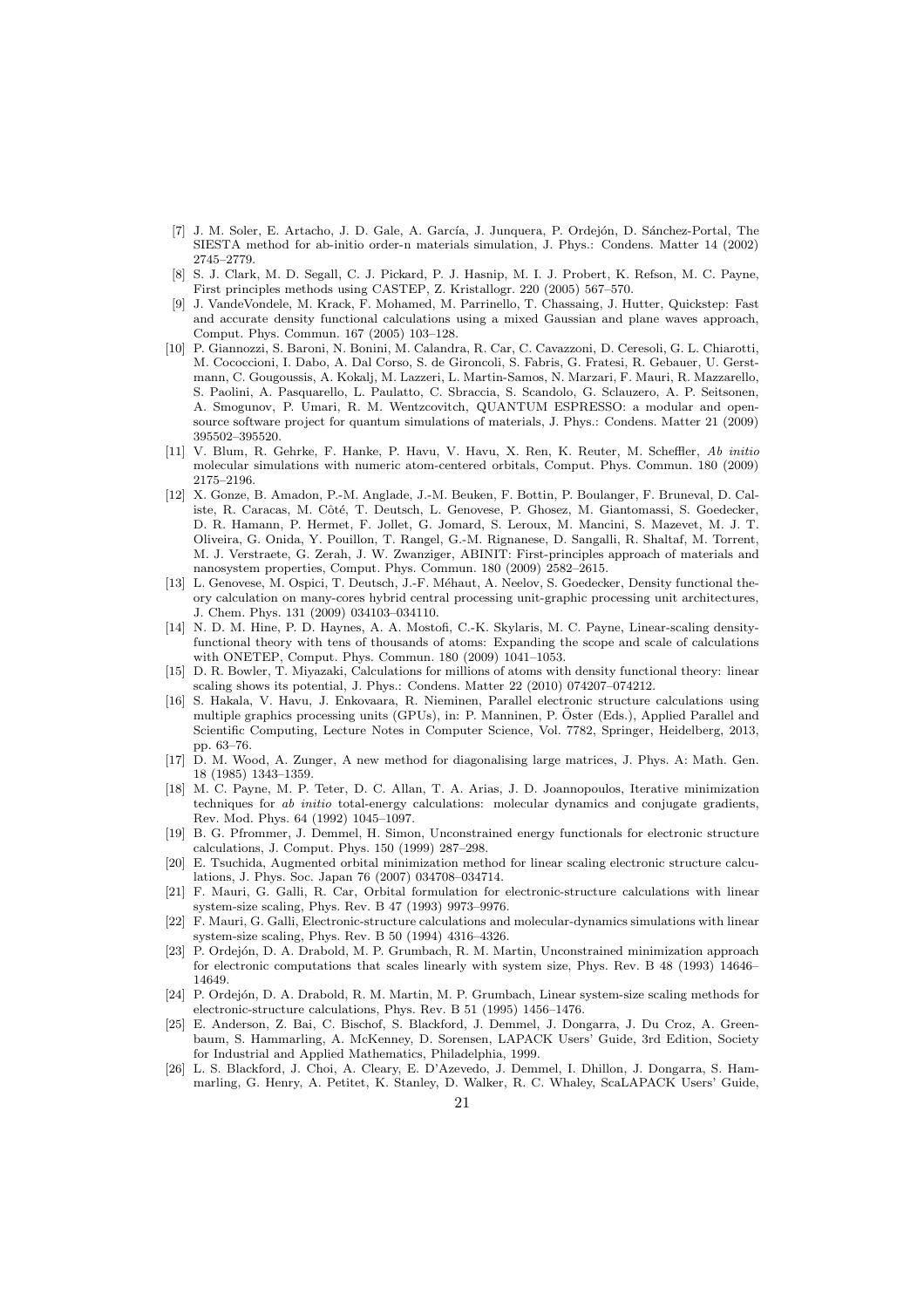Society for Industrial and Applied Mathematics, Philadelphia, 1997.

- <span id="page-21-0"></span>[27] G. L. G. Sleijpen, H. A. van der Vorst, A Jacobi-Davidson iteration method for linear eigenvalue problems, SIAM J. Matrix Anal. Appl. 17 (1996) 401–425.
- <span id="page-21-1"></span>[28] C. Lanczos, An iteration method for the solution of the eigenvalue problem of linear differential and integral operators, J. Res. Nat. Bur. Stand. 45 (1950) 255–282.
- <span id="page-21-2"></span>[29] A. García, G. Huhs, R. Grima, J. M. Cela, unpublished.
- <span id="page-21-3"></span>[30] B. Pfrommer, D. Raczkowski, A. Canning, S. G. Louie, PARATEC (PARAllel Total Energy Code), Lawrence Berkeley National Laboratory (with contributions from F. Mauri, M. Côté, Y. Yoon, C. Pickard, P. D. Haynes).
- <span id="page-21-4"></span>[31] J. Kim, F. Mauri, G. Galli, Total-energy global optimizations using nonorthogonal localized orbitals, Phys. Rev. B 52 (1995) 1640–1648.
- W. Hierse, E. B. Stechel, Order-N methods in self-consistent density-functional calculations, Phys. Rev. B 50 (1994) 17811–17819.
- <span id="page-21-5"></span>[33] W. Yang, Absolute-energy-minimum principles for linear-scaling electronic-structure calculations, Phys. Rev. B 56 (1997) 9294–9297.
- <span id="page-21-6"></span>[34] E. Polak, Computational Methods in Optimization: A Unified Approach, Academic Press, New York, 1971.
- <span id="page-21-7"></span>[35] W. H. Press, S. A. Teukolsky, W. T. Vetterling, B. P. Flannery, Numerical Recipes: The Art of Scientific Computing, 3rd Edition, Cambridge University Press, Cambridge, 2007, Ch. 5.6, pp. 227–229.
- <span id="page-21-8"></span>[36] D. R. Bowler, M. J. Gillan, Length-scale ill conditioning in linear-scaling DFT, Comput. Phys. Commun. 112 (1998) 103–111.
- <span id="page-21-9"></span>[37] C. Gan, P. Haynes, M. Payne, Preconditioned conjugate gradient method for the sparse generalized eigenvalue problem in electronic structure calculations, Comput. Phys. Commun. 134 (2001) 33–40.
- <span id="page-21-10"></span>[38] C. A. White, P. Maslen, M. S. Lee, M. Head-Gordon, The tensor properties of energy gradients within a non-orthogonal basis, Chem. Phys. Lett. 276 (1997) 133–138.
- <span id="page-21-11"></span>[39] A. A. Mostofi, P. D. Haynes, C.-K. Skylaris, M. C. Payne, Preconditioned iterative minimization for linear-scaling electronic structure calculations, J. Chem. Phys. 119 (2003) 8842–8848.
- <span id="page-21-12"></span>[40] F. Corsetti, M.-V. Fernández-Serra, J. M. Soler, E. Artacho, Optimal finite-range atomic basis sets for liquid water and ice, J. Phys.: Condens. Matter 25 (2013) 435504–435513.
- <span id="page-21-18"></span>[41] A. George, M. T. Heath, J. Liu, E. Ng, Sparse Cholesky factorization on a local-memory multiprocessor, SIAM J. Sci. and Stat. Comput. 9 (1988) 327–340.
- <span id="page-21-19"></span>[42] Y. Chen, T. A. Davis, W. W. Hager, S. Rajamanickam, Algorithm 887: CHOLMOD, supernodal sparse Cholesky factorization and update/downdate, ACM Trans. Math. Softw. 35 (2008) 22:1– 22:14.
- <span id="page-21-13"></span>[43] G. Kresse, J. Furthmüller, Efficiency of ab-initio total energy calculations for metals and semiconductors using a plane-wave basis set, Comp. Mater. Sci. 6 (1996) 15–50.
- <span id="page-21-14"></span>[44] M. Springborg, R. C. Albers, K. Schmidt, Fractional occupancies and temperature in electronicstructure calculations, Phys. Rev. B 57 (1998) 1427–1435.
- <span id="page-21-15"></span>[45] S. Goedecker, L. Colombo, Efficient linear scaling algorithm for tight-binding molecular dynamics, Phys. Rev. Lett. 73 (1994) 122–125.
- [46] S. Goedecker, M. Teter, Tight-binding electronic-structure calculations and tight-binding molecular dynamics with localized orbitals, Phys. Rev. B 51 (1995) 9455–9464.
- <span id="page-21-16"></span>[47] J. L. Corkill, K.-M. Ho, Electronic occupation functions for density-matrix tight-binding methods, Phys. Rev. B 54 (1996) 5340–5345.
- <span id="page-21-17"></span>[48] L. S. Blackford, J. Demmel, J. Dongarra, I. Duff, S. Hammarling, G. Henry, M. Heroux, L. Kaufman, A. Lumsdaine, A. Petitet, R. Pozo, K. Remington, R. C. Whaley, An updated set of basic linear algebra subprograms (BLAS), ACM Trans. Math. Soft. 28 (2002) 135–151.
- <span id="page-21-20"></span>[49] N. Troullier, J. L. Martins, Efficient pseudopotentials for plane-wave calculations, Phys. Rev. B 43 (1991) 1993–2006.
- <span id="page-21-21"></span>[50] L. Kleinman, D. M. Bylander, Efficacious form for model pseudopotentials, Phys. Rev. Lett. 48 (1982) 1425–1428.
- <span id="page-21-22"></span>[51] J. P. Perdew, A. Zunger, Self-interaction correction to density-functional approximations for manyelectron systems, Phys. Rev. B 23 (1981) 5048–5079.
- <span id="page-21-23"></span>[52] M. Dion, H. Rydberg, E. Schröder, D. C. Langreth, B. I. Lundqvist, Van der Waals density functional for general geometries, Phys. Rev. Lett. 92 (2004) 246401–246404.
- <span id="page-21-24"></span>[53] Z. Xianyi, W. Qian, Z. Yunquan, Model-driven level 3 BLAS performance optimization on Loongson 3A processor, in: 2012 IEEE 18th International Conference on Parallel and Distributed Systems (ICPADS), 2012.